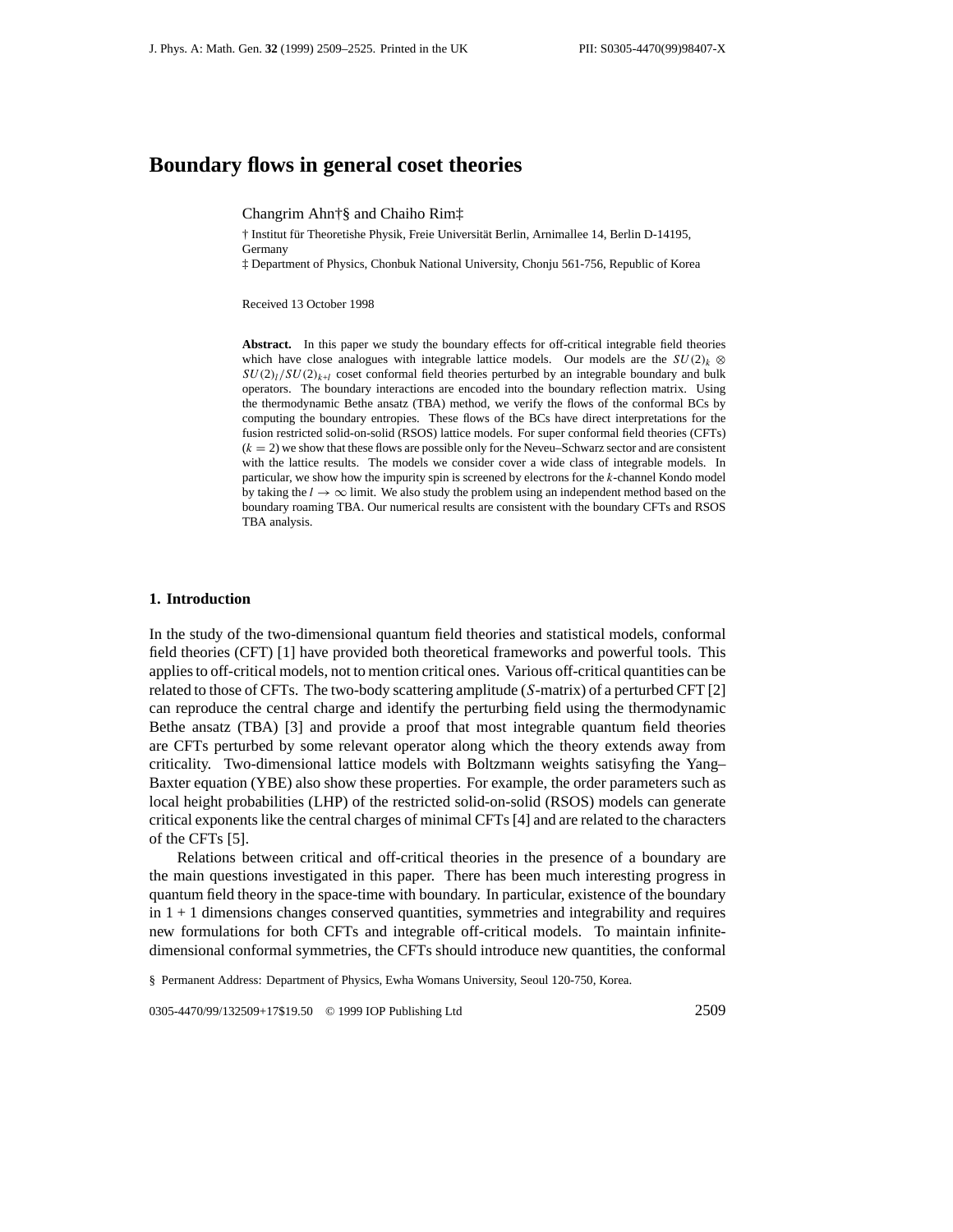boundary states, which have one-to-one correspondence with conformal boundary conditions (CBC) [6].

Off-critical models which can be represented by a symbolic action

$$
\mathcal{A} = \mathcal{A}_{\text{CFT}+\text{CBC}} + \Lambda \int d^2 x \, \Phi + \lambda \int dt \, \phi_B \tag{1}
$$

can maintain the integrability if one chooses the perturbing fields carefully. For example, it is shown in [8] that the minimal CFTs perturbed by the least relevant bulk and boundary primary fields can be integrable. Once the integrability is implemented, we need new quantities called the boundary reflection amplitudes (*R*-matrices) which are the probability amplitudes for a particle to scatter off from the boundary. The boundary YBE and bootstrap arguments can determine these amplitudes completely with a given *S*-matrix, the bulk scattering amplitude, as an input [8, 9]. As the bulk TBA based on the *S*-matrix gives the CFT data underlying in the perturbed CFTs such as central charges, the *R*-matrix can be used to find the information on the boundary conditions. This is our main question investigated in this paper.

TBA analysis with the boundary should be a natural method for this purpose. Recently, TBA for the perturbed minimal CFTs with certain BCs has been used to find the boundary entropies and corresponding CBCs [10]. With certain *R*-matrices, the CBCs flow into each other which are consistent with an independent study based on the roaming TBA [11]. This result appears very interesting since it can provide a general method to understand the relations of the *R*-matrix and CFTs data in equation (1). In this paper, we generalize this result on the minimal models to general coset CFTs [12] which include the superconformal series and  $Z_k$ parafermionic algebras [13]. The minimal CFTs are only the first of many infinite series of these CFTs. One can obtain a variety of off-critical integrable models associated with these CFTs which include many interesting ones.

These questions are not merely of academic interest. They can be directly related to physical quantities measurable in experiment. Recent progress has shown that these theoretical tools can be very efficient for a quantitative understanding of the non-perturbative aspects of boundary problems. For example, boundary CFTs [6] have been applied to multi-channel Kondo models [14] and integrable field theories to transport phenomena in quantum impurity problems [15]. The boundary entropies associated with CBCs are one of the main physical quantities in these computations at UV and IR fixed points. Our methods for the general coset theories with certain limits are used to quantitatively understand the flows between the CBCs. Our results will be of use to establish the boundary TBA method to compute the boundary entropy and to understand boundary behaviours in the intermediate boundary scale for a wide class of integrable models including the multi-channel Kondo model.

This paper is orgarnized as follows. In section 2, we define the general CFTs and associated lattice models. We derive the boundary entropies for the CBCs of these CFTs following standard procedure. The boundary perturbations of these CFTs are understood in terms of massless scattering matrices in section 3. These *S*-matrices are used to compute the boundary entropies using the TBA. In section 4, we compute the flows of the boundary entropies using an independent analysis, namely, boundary roaming TBA. The boundary roaming TBA of super CFTs are obtained by analytic continuation of that of the supersymmetric sinh-Gordon (SShG) model. Similar analysis is proposed for the parafermionic models. Numerical analysis shows that the results are consistent with those obtained from the boundary CFTs and RSOS TBA. We conclude with some discussions in section 5.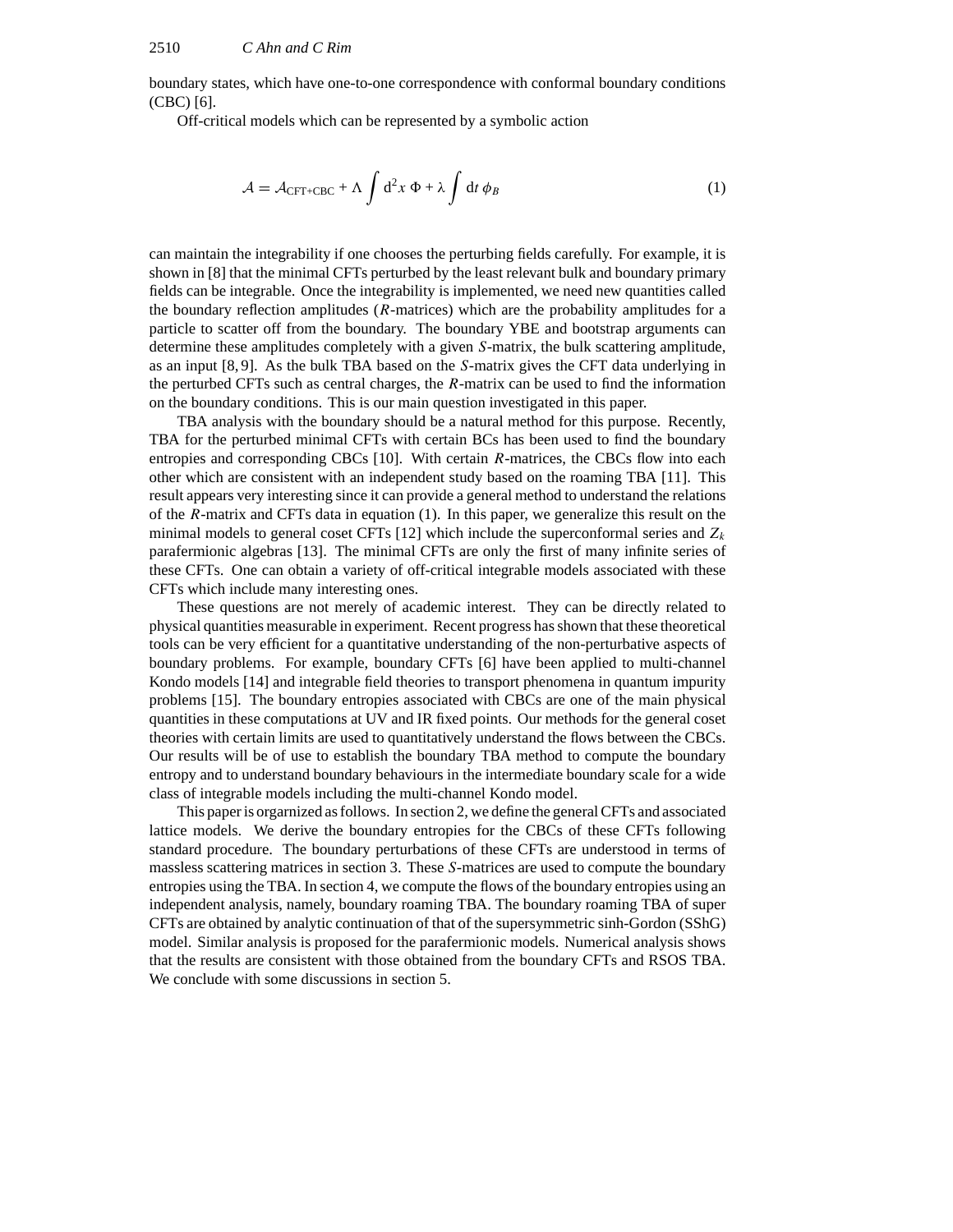# **2. Coset CFT with boundary**

#### *2.1. Coset CFTs*

Most rational CFTs can be expressed as coset CFTs [12]. In particular, general *SU(*2*)* coset CFTs  $M(k, l)$  represented schematically as

$$
\mathcal{M}(k,l) = \frac{SU(2)_k \otimes SU(2)_l}{SU(2)_{k+l}}
$$

with central charges

$$
c(k, l) = \frac{3k}{k+2} \left[ 1 - \frac{2(k+2)}{(l+2)(k+l+2)} \right]
$$

include many important and frequently used CFTs. Here,  $SU(2)_k$  is the level *k* Wess–Zumino– Witten (WZW) model with Kac–Moody algebra as an extended conformal symmetry [16]. Besides the minimal CFTs  $[1]$   $M(1, l)$ , there are many other series with some extended symmetries which will be of our main concern. Our convention is that the first index *k* of  $M(k, l)$  denotes the extended symmetries.

In particular, the superconformal theories  $\mathcal{M}(2, l)$  with  $c = c(2, l)$  with the primary fields  $\Phi_{(r,s)}$  1  $\leq r \leq p-1$ , 1  $\leq s \leq p+1$  [17]. We will use often *p* for *l* + 2 throughout the paper. Here,  $\Phi_{(r,s)}$  is identified with  $\Phi_{(p-r,p+2-s)}$ . The super CFTs and their representations can be classified into two sectors, the Neveu–Schwarz NS and Ramond R sectors, which are selected by antiperiodic or periodic boundary conditions on fermionic fields, respectively. In the above notations, the primary field  $\Phi_{(r,s)}$  belongs to the NS or R sectors depending on  $r - s$  even or odd integers.

In general the coset CFTs  $\mathcal{M}(k, l)$  (*k* fixed and  $l = 1, 2, \ldots$ ) are extended CFTs with  $Z_k$  parafermion currents [18]. The characters of the coset theories are defined as branching functions

$$
\chi_t^{[k]}(\tau,z)\chi_r^{[l]}(\tau,z)=\sum_{s=1}^{k+l+1}B_{r,s}^t(\tau)\chi_s^{[k+l]}(\tau,z)
$$

where  $\chi_r^{[l]}$  is the character of the highest weight *r* (*r* = 1, ..., *l* + 1) for the *SU(2)<sub>l</sub>* WZW model. The primary fields for the coset CFTs,  $\Phi_{r,s}^t$ , have three weights which take values in

$$
t = |(r - s) \bmod 2k| + 1 \qquad 1 \leq t \leq k + 1 \tag{2}
$$

$$
1 \leqslant r \leqslant l+1 \qquad 1 \leqslant s \leqslant k+l+1. \tag{3}
$$

The index *t* stands for the sectors of the extended symmetries. For example,  $t = 1, 3$ corresponds to the NS and  $t = 2$  to the R sector of the supersymmetry  $(k = 2)$ . Since  $M(k, l) \equiv M(l, k)$ , one can have two different realizations for the CFTs.  $M(2, 3)$  can be the third CFT of the super CFTs or the second CFT of the *Z*<sup>3</sup> parafermion theory by rearranging the conformal modules.

One of the fundamental quantities in CFTs is the modular *S*-matrix for  $B_{r,s}^t(\tau)$  which can be obtained by transforming  $\tau \to -1/\tau$  in the above expression [7] and using that of  $SU(2)_l$ WZW model. The results are†

$$
S^{[t,t'](r',s')} = \sqrt{\frac{8}{(k+2)p(p+k)}} \sin \frac{\pi t t'}{k+2} \sin \frac{\pi r r'}{p} \sin \frac{\pi s s'}{p+k}.
$$
 (4)

† Strictly speaking, the characters of the coset CFTs are linear combinations of the branching functions belonging to the same sector (*t* = 1 and 3 in the super CFTs). The modular *S*-matrix for the characters will be modified except some sectors like the NS where this complicacy disappears.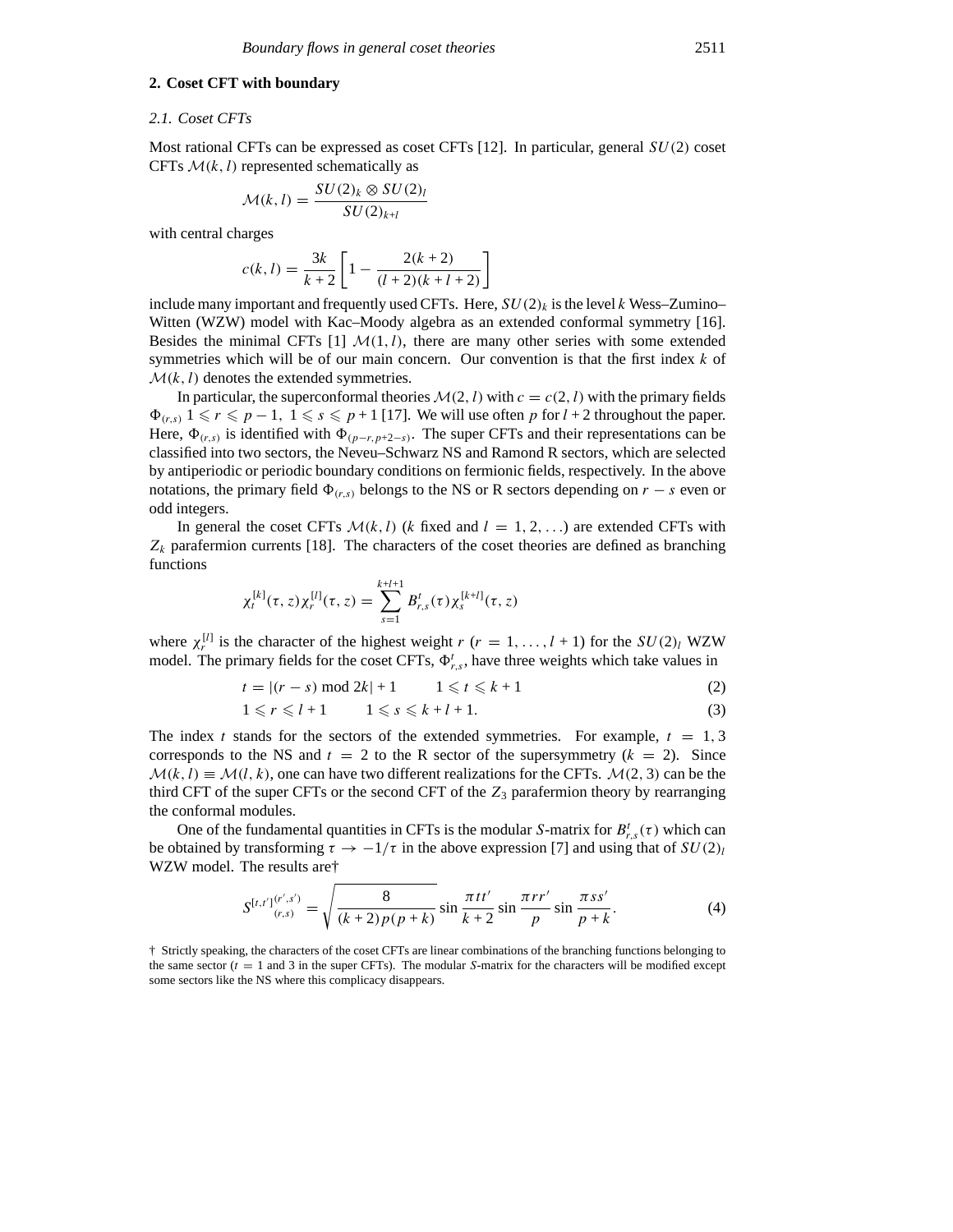The modular *S*-matrix can be simplified by choosing special sectors as

$$
S_{(r,s)}^{(r',s')} = \text{const.} \sin \frac{\pi r r'}{p} \sin \frac{\pi s s'}{p+k}
$$
 (5)

where the constant factor is not of our concern since it will be cancelled out in the quantities of interest.

For the super CFTs, the *S*-matrices of the two sectors are in general complicated except the NS–NS *S*-matrix [19] given by

$$
S_{(rs)}^{(r's')} = \frac{4}{\sqrt{p(p+2)}} \sin \frac{\pi rr'}{p} \sin \frac{\pi ss'}{p+2}.
$$
 (6)

For the reason explained below, we will restrict our analysis to the NS sector.

# *2.2. Boundary conditions*

CFTs can make sense in two dimensions with a boundary only with well-defined CBCs as classified by Cardy [6]. With the boundary conditions on both sides of the strip  $\alpha$ ,  $\beta$ , the partition function  $Z_{\alpha\beta}$  can be expressed as

$$
Z_{\alpha\beta}(\tau) = \sum_{i} n_{\alpha\beta}^{i} \chi_{i}(\tau) \tag{7}
$$

where  $n_{\alpha\beta}^i$  denotes the number of times that the irreducible representation *i* occurs under the BC  $\alpha\beta$ . Using the modular transformation  $\tau \to -1/\tau$ , one can re-express this as

$$
Z_{\alpha\beta}(\tau) = \sum_j \langle \alpha | j \rangle \langle j | \beta \rangle \chi_j(-1/\tau)
$$

from which one derives the Cardy equation,

$$
\sum_i S_i^j n_{\alpha\beta}^i = \langle \alpha | j \rangle \langle j | \beta \rangle.
$$

The state  $|\alpha\rangle$  satisfying this equation defines the CBC. It is found that for each primary field  $\Phi_l$  there corresponds a CBC  $|l\rangle$  which is defined in such a way so that the partition function with this CBC on one side is identified with the character of  $\Phi_l$ , namely,

$$
Z_{\tilde{0}\tilde{h}_i} = \chi_i(\tau). \tag{8}
$$

This boundary state is expressed as a linear combination of the primary states of the CFT,

$$
|\tilde{h}_i\rangle = \sum_j \frac{S_i^j}{\sqrt{S_0^j}} |j\rangle.
$$
\n(9)

Since  $|0\rangle$  defines the ground state of the CFT,  $\langle 0|\hat{l}\rangle$  defines the ground degeneracy of the boundary state. This boundary degeneracy *g* is given by

$$
g_i \equiv \langle 0|\tilde{h}_i \rangle = \frac{S_i^0}{\sqrt{S_0^0}}
$$
\n(10)

and the boundary entropy, defined by  $s_B = \log g$ , can be completely determined by the modular *S*-matrix elements.

For the general coset CFTs, one can use equation (5) to get the boundary degeneracies for a simplest sector,

$$
g_{(r,s)}^{[k,l]} = \text{const.} \frac{\sin \frac{\pi r}{l+2} \sin \frac{\pi s}{k+l+2}}{\sqrt{\sin \frac{\pi}{l+2} \sin \frac{\pi}{k+l+2}}}.
$$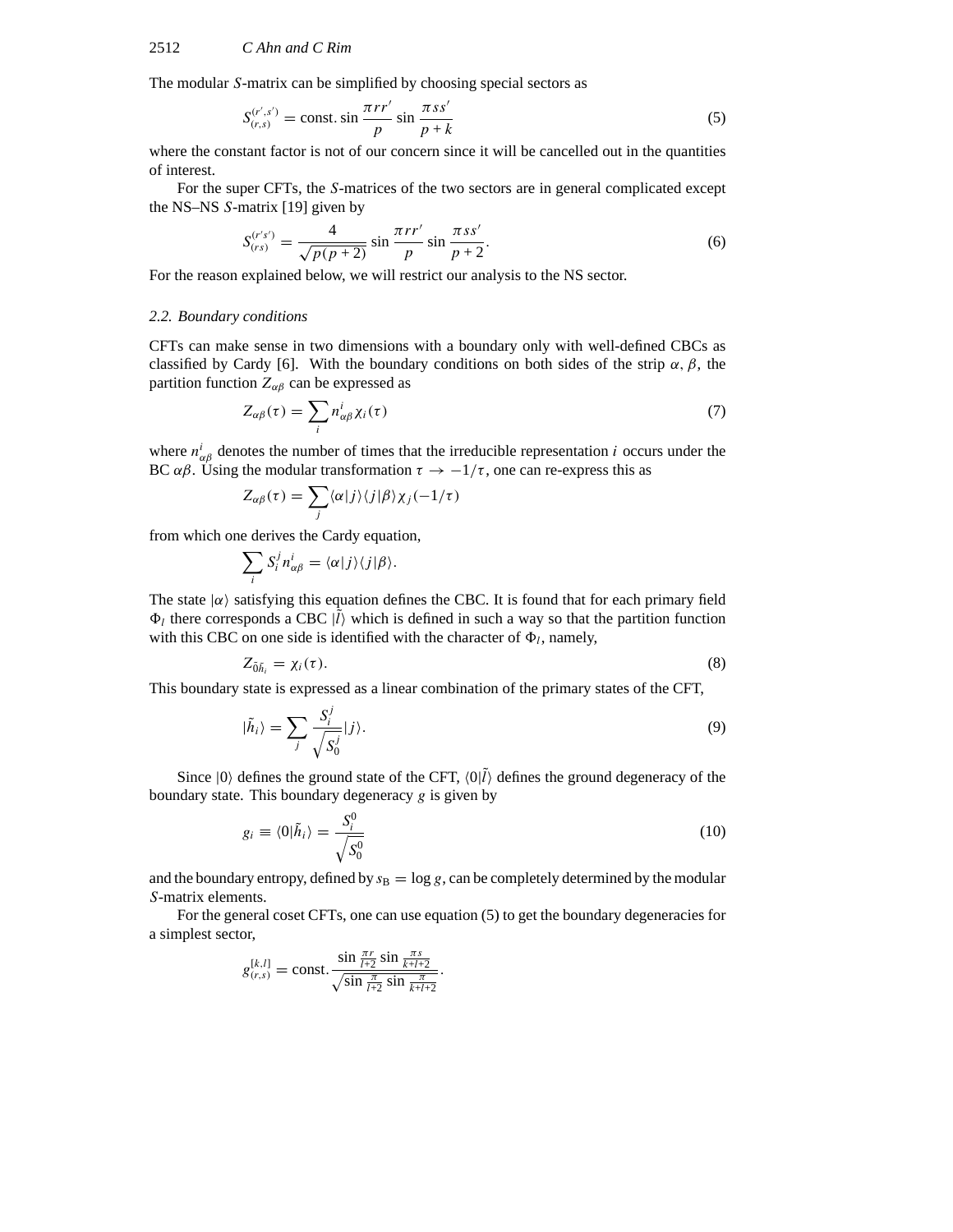In particular, degeneracies for the boundary states  $(1, s)$  and  $(r, 1)$  are given by

$$
g_{(1,s)}^{[k,l]} = \text{const.} \left(\frac{\sin \frac{\pi}{l+2}}{\sin \frac{\pi}{k+l+2}}\right)^{1/2} \sin \frac{\pi s}{k+l+2} \tag{11}
$$

$$
g_{(r,1)}^{[k,l]} = \text{const.} \left( \frac{\sin \frac{\pi}{k+l+2}}{\sin \frac{\pi}{l+2}} \right)^{1/2} \sin \frac{\pi r}{l+2}.
$$
 (12)

Using (4) and (10) one can find the boundary degeneracies for the NS sector  $\hat{h}_{(1,s)}$  and  $\hat{h}_{(r,1)}$ of the super CFTs as follows (*r, s* odd):

$$
g_{(1,s)}^{[2,p-2]} = \left(\frac{16}{p(p+2)}\right)^{1/4} \left(\frac{\sin\frac{\pi}{p}}{\sin\frac{\pi}{p+2}}\right)^{1/2} \sin\frac{\pi s}{p+2}
$$
(13)

$$
g_{(r,1)}^{[2,p-2]} = \left(\frac{16}{p(p+2)}\right)^{1/4} \left(\frac{\sin\frac{\pi}{p+2}}{\sin\frac{\pi}{p}}\right)^{1/2} \sin\frac{\pi r}{p}.\tag{14}
$$

#### *2.3. Fusion RSOS lattice model*

For later purposes, it is useful to have lattice model realizations for the general coset CFTs. The generalizations of the original RSOS model [4] have the Boltzmann weights *W (a, b, c, d)* defined by four heights at four corners of a square, each taking values in the  $A_{k+l+1}$ -Dynkin diagram, where two adjacent heights are subject to the following conditions [5]

$$
a = 1, 2, ..., k + l + 1
$$
  
\n
$$
a - b = -k, -k + 2, ..., k - 2, k
$$
  
\n
$$
(a + b - k)/2 = 0, 1, ..., l + 1.
$$
  
\n(15)

From the  $Z_2$  automorphism of the Dynkin diagram, the model is equivalent under the simultaneous change of  $a \to k + l + 2 - a$ . The LHP  $P(a/b, c)$  and the probability for a height to be *a* under the boundary heights to have *(b, c)*, have been computed and related to the branching function of  $\mathcal{M}(k, l)$  in the regime III,

$$
B_{d,a}^e \t\t \text{with} \t e = \frac{b-c+k}{2} + 1 \t d = \frac{b+c-k}{2}.
$$
 (16)

Notice that the range of *d*, *e* with equation (15) is consistent with equations (2), (3).

It is interesting to express the boundary states in terms of the RSOS lattice models. It is found in [20] that the partition function of the RSOS lattice model  $(k = 1)$  with boundary heights fixed as  $(a/b, c)$  in figure 1 is given by

$$
Z(a/b, c) = \chi_{d,a}
$$

where *d* is inf*(b, c)*, a smaller one of *b, c*. From equation (8), one can conclude that *(*1*/b, c)* BC of the RSOS lattice model corresponds to the CBC  $|h_{(d,1)}\rangle$ . Another BC we will consider is the case of free *b* while  $a = 1$  and *c* are fixed, which corresponds to the CBC  $|\tilde{h}_{(1,c)}\rangle$ .

Now let us consider the boundary conditions for the general  $k \geq 2$  cases, namely the 'fusion' RSOS models. If the arguments of the conformal transformation of the strip to the annulus in [20] are still valid for the fusion RSOS lattice, the transfer matrix with fixed BC on the strip will be related to the corner transfer matrix. This means that the partition function  $Z(a/b, c)$  on the strip is related to the LHP  $P(a/b, c)$ , and hence to the the branching function in equation (16). Therefore, we can conjecture that analogous results can hold for the fusion models; namely,  $(1/b, c)$  BC of the fusion model corresponds to the CBC  $|\tilde{h}^e_{(d,1)}\rangle$  with *d*, *e*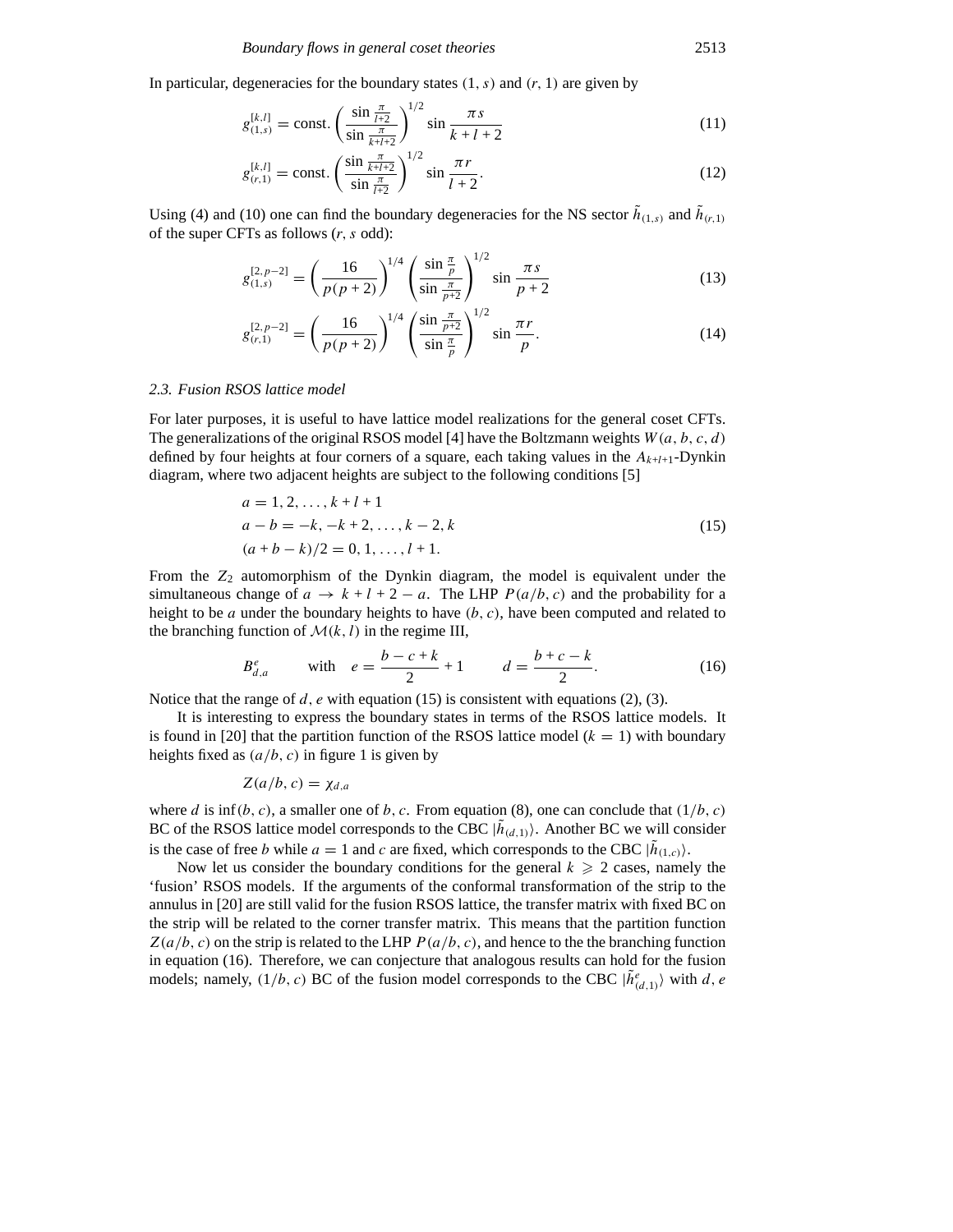

**Figure 1.** RSOS lattice with *(a/b, c)* BC.

given above. Using the invariance under  $c \rightarrow k + p - c$ , we will restrict the boundary heights to  $1 \leqslant b, c \leqslant (k+p)/2.$ 

From (15), *b* can take three values, namely  $c - 2$ ,  $c + 2$ ,  $c$  for  $k = 2$ . Plugging into (16), one can find that  $b = c \pm 2$  and  $b = c$  correspond to the NS and R sectors, respectively. One can also see that *c*−*a* should be even since the differences of two neighbouring heights should be even. This means the BC  $(1/b, c)$  makes sense only for odd b, c. Because equation (2) with  $r = d$  and  $s = a$  gives  $t = 1, 3$ , the boundary states should always belong to the NS sector with  $b = c \pm 2$ . Similarly (1/*c*) BC with odd *c* is identified with the CBC  $|\tilde{h}_{(1,c)}^{NS}\rangle$ . We summarize as follows (*d*, *c* are odd integers):

$$
(1/c \pm 2, c) \leftrightarrow |\tilde{h}_{(d,1)}^{\text{NS}}\rangle \qquad \text{with} \quad 1 \leq d = [(c-1) \pm 1] \leq \frac{p}{2} - 1 \qquad (17)
$$

$$
(1/c) \leftrightarrow |\tilde{h}_{(1,c)}^{\text{NS}}\rangle \qquad \text{with} \quad 1 \leqslant c \leqslant \frac{p}{2} + 1. \tag{18}
$$

## **3. Massless boundary scattering**

#### *3.1. Bulk RSOS TBA*

It has been claimed years ago that the minimal CFTs perturbed by the least relevant operator are integrable and can be described by RSOS scattering theories [21]  $S_{RSOS(k)}(\theta)$ , the RSOS *S*matrix whose quantum group parameter is given by  $q = -e^{i\pi/(k+2)}$ . For the perturbed general coset CFTs, similar results have been obtained where the particles carry two sets of RSOS spins, namely,  $|K_{a,b}(\theta)\rangle \otimes |K_{c,d}(\theta)\rangle$  with *S*-matrices [22]

$$
S(\theta) = S_{\text{RSOS}(k)}(\theta) \otimes S_{\text{RSOS}(l)}(\theta). \tag{19}
$$

The first set of RSOS spins (*a, b*) acting on the first *S*-matrix is considered as the index for internal symmetries such as supersymmetry  $(k = 2)$ . These particles, 'kinks', are obtained by restricting multi-soliton Hilbert space when the quantum group parameter *q* is a root of unity. These massive theories correspond to the perturbed CFTs with negative coefficients. We denote this by  $MA^{(-)}(k, l)$ .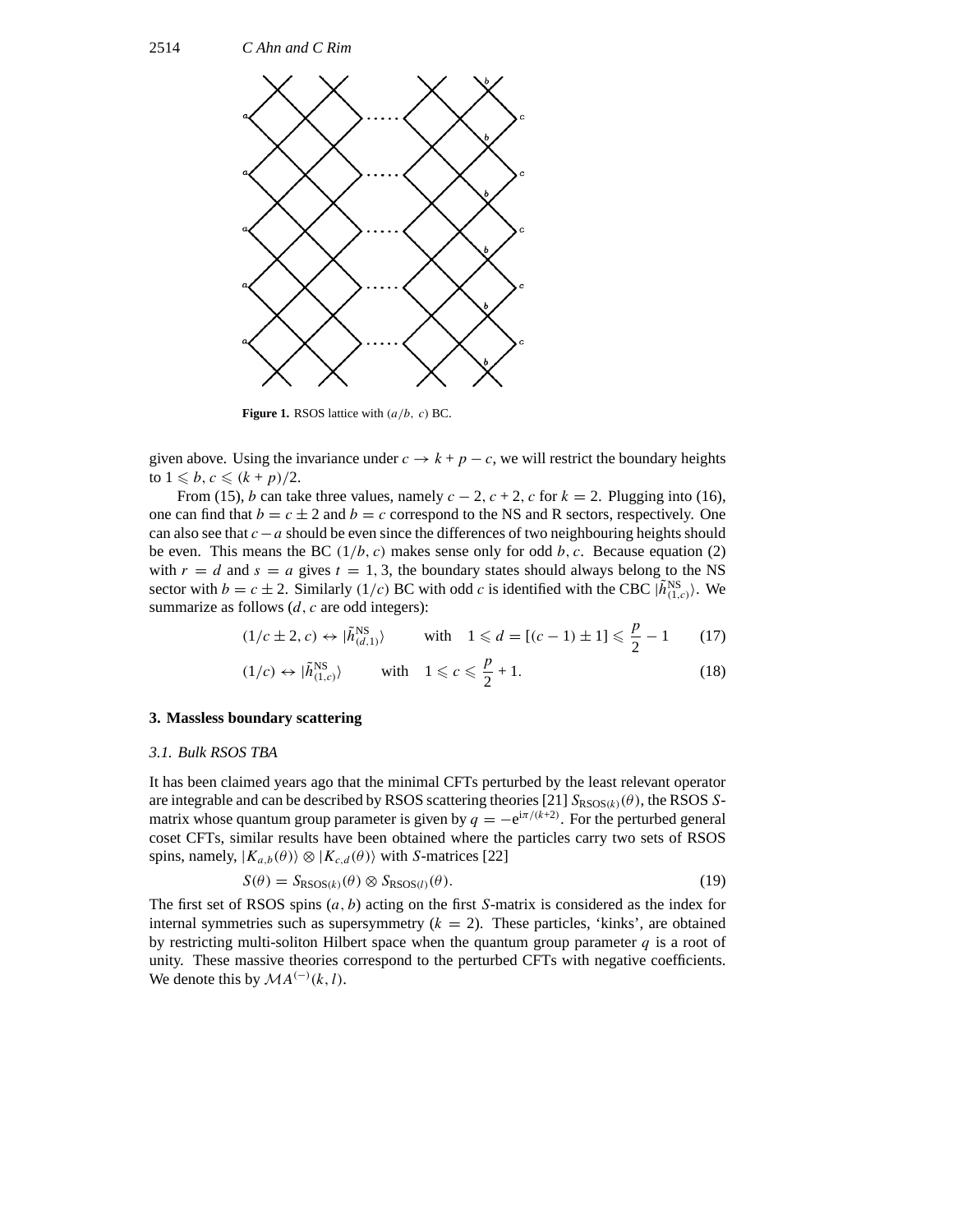If the coefficients of the perturbing operator are positive, the perturbed CFTs will flow between two fixed points [24]. These flows of the central charges have been reproduced using the above *S*-matrix in the TBA analysis by changing only the dispersion relation to  $E = \pm P = \pm Me^{\pm \theta}$  [25] which means the left-moving (−) and right-moving (+) massless particles. *M* is a mass scale which is connected with the dimensionful perturbing parameter  $\Lambda$ . These theories, denoted by  $\mathcal{M}A^{(+)}(k, l)$ , with  $S_{LL}$  and  $S_{RR}$  given by equation (19) and with appropriate  $S_{LR}$  are interpolating two adjacent CFT series in the following way [26]:

$$
\mathcal{M}(k,l) \to \mathcal{M}(k,l-k). \tag{20}
$$

Notice that there are more than one sequences of the flows within CFTs with fixed  $k \geq 2$ .

Furthermore, it has been claimed in [27] that in the vanishing limit of  $\Lambda$ , one can still preserve the massless kink spectrum along with the RSOS *S*-matrices. Since the perturbed CFTs in the limit of vanishing perturbations are obviously the CFTs, these scattering theories can describe the CFTs. Only difference from the  $MA^{(+)}(k, l)$  is that  $S_{LR} = 1$ , i.e. trivial scattering between *L* and *R*-movers. All these theories are invariant under  $k \leftrightarrow l$ .

Non-pertubative results can be obtained by the TBA. It is very complicated to derive the TBA equations for the RSOS *S*-matrices and is not of our concern. For detailed derivations, see [28]. Instead, we briefly sketch only the conceptual aspects which will be useful to understand the boundary cases. With nondiagonal *S*-matrices, one needs to diagonalize the transfer matrices arising in the periodic BC. The eigenvalues depend on the particle rapidities as well as the 'magnonic' mode which, in turn, satisfies some constraint equation. To define this constraint, one needs to introduce another mode and so on. For  $RSOS(k)$ , one needs *k* − 1 massless magnonic modes. By interpreting these modes as massless particles and the constraints as the periodic BC, one can transform the nondiagonal problem into the diagonal one. The rest of the derivation is straightforward. Since only the first magnon rapidity will enter to define the eigenvalues, the massive particle scatters with the first magnon and the first with the second etc.

For the general cases with an *S*-matrix (19), the transfer matrix will also be the tensor product form and the eigenvalues are products of two factors which have two sets of magnons (*k* − 1 for RSOS(*k*) and *l* − 1 RSOS(*l*)). In the effective diagonal TBA, the massive particle scatters with two first magnons and the first with the second for a given factor and so on. This is represented in the TBA diagram of figure 2(*a*) TBA for  $MA^{(+)}(k, l)$  and  $M(k, l)$  are conjectured similarly and represented in figure  $2(b)$  and  $(c)$ . Here, the index  $k$  is the smaller of *k,l*. The exchange of *k* and *l* does not change the TBA.



**Figure 2.** TBA diagrams (*a*)  $MA^{(-)}(k, l)$  (*b*)  $MA^{(+)}(k, l)$  (*c*)  $M(k, l)$ .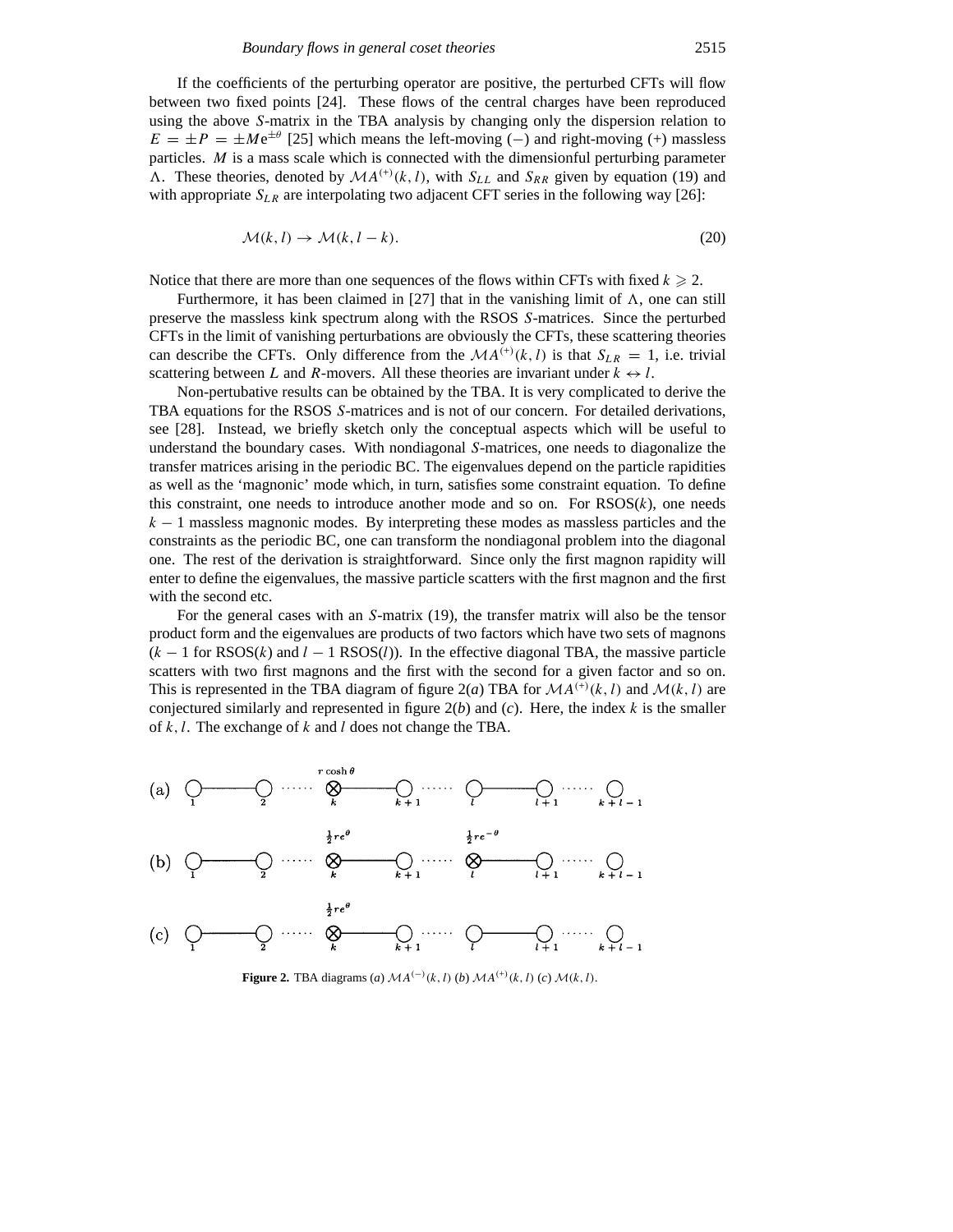Explicit TBA equations are expressed as follows:

$$
\epsilon_a(\theta) = v_a(\theta) - \sum_{b=1}^{k+l-1} l_{ab}\varphi * L_b(\theta) \qquad a = 1, \dots, k+l-1
$$

where

$$
\varphi(\theta) = \frac{1}{\cosh \theta}
$$
  
\n
$$
L_b(\theta) = \log(1 + e^{-\epsilon_b(\theta)})
$$
  
\n
$$
f * g(\theta) = \int \frac{d\theta'}{2\pi} f(\theta - \theta') g(\theta')
$$

and the source terms  $v_a(\theta)$  are given by

$$
\nu_a(\theta) = \delta_{ak} r \cosh \theta \qquad \text{for} \quad MA^{(-)}(k, l)
$$
\n
$$
\nu_a(\theta) = \delta_{ak} r \frac{e^{\theta}}{2} + \delta_{al} r \frac{e^{-\theta}}{2} \qquad \text{for} \quad MA^{(+)}(k, l)
$$
\n(21)

$$
\nu_a(\theta) = \delta_{ak} r \frac{e^{\sigma}}{2} \qquad \text{for} \quad \mathcal{M}(k, l)
$$
 (22)

where a dimensionless parameter *r* definded by *M/T* with temperature *T* interpolates the UV  $(r \to 0)$  and IR  $(r \to \infty)$  limits.  $l_{ab}$  is the incidence matrix whose elements are 1 if two nodes *a, b* are connected in the TBA diagram figure 2 or 0 otherwise.

In the UV and IR limits,  $\epsilon_a$  only at  $\theta = \pm \infty$ , 0 are important and can be determined by simple algebraic equations. Two of the massless TBA have the same solutions in the UV limit [26, 28]

$$
1 + e^{-\epsilon_a(-\infty)} = \left[\frac{\sin \frac{\pi(a+1)}{k+l+2}}{\sin \frac{\pi}{k+l+2}}\right]^2 \qquad 1 \le a \le k+l-1 \tag{23}
$$

$$
1 + e^{-\epsilon_a(\infty)} = \left[\frac{\sin \frac{\pi(a+1-k)}{l+2}}{\sin \frac{\pi}{l+2}}\right]^2 \qquad k \leq a \leq k+l-1 \tag{24}
$$

$$
1 + e^{-\epsilon_a(\infty)} = \left[\frac{\sin \frac{\pi(a+1)}{k+2}}{\sin \frac{\pi}{k+2}}\right]^2 \qquad 1 \leq a \leq k \tag{25}
$$

while the IR behaviours are all different.  $MA^{(-)}(k, l)$  becomes massive with  $e^{-\epsilon_a} = 0$ .  $M(k, l)$  remains the same and independent of *r* while  $MA^{(+)}(k, l)$  generates the flows (20) where the  $\epsilon_a$  are given as above with replacing  $l \to l - k$ .

# *3.2. Boundary RSOS TBA*

Now we introduce the boundary. The formal action is in the form of equation (1). The perturbed CFTs can be well-defined only after specifying the CBCs. Once the integrability is maintained by specific BCs, the boundary *R*-matrix, obtained by the boundary YBE, can be used in the boundary TBA to compute the entropies [29]. For diagonal *S*- and *R*-matrices,

$$
\log \langle B_{\alpha}|0\rangle \langle 0|B_{\beta}\rangle = \int_{-\infty}^{\infty} \frac{d\theta}{2\pi} \kappa_{\alpha\beta}(\theta) \log(1 + e^{-\epsilon(\theta)}) + \text{const.}
$$

$$
\epsilon(\theta) = \frac{1}{2} r e^{\theta} + \phi * L(\theta)
$$

$$
\kappa_{\alpha\beta}(\theta) = \frac{1}{i} \frac{d}{d\theta} \log[R_{\alpha}(\theta - \theta_{B_{\alpha}})R_{\beta}(\theta - \theta_{B_{\beta}})]
$$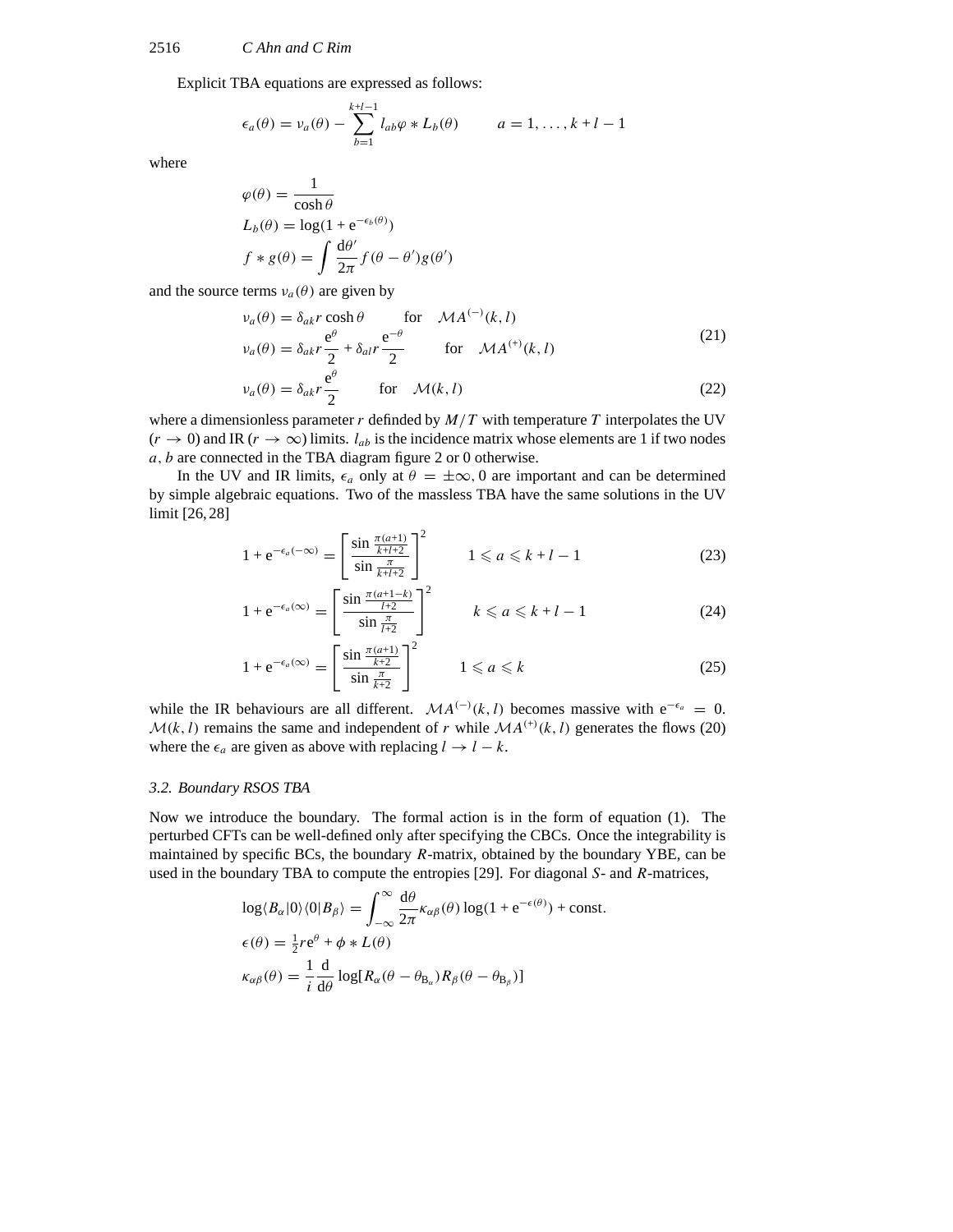where 'boundary rapidity'  $\theta_B$  is defined by  $m_B = Me^{\theta_B}$  and the boundary mass scale  $m_B$  is a certain power of  $\lambda$  in (1). The UV (IR) limit is  $\theta_B \to -\infty(\infty)$ .

The simplest example is  $M(1, 1)$ , namely the Ising model with *R* given by

$$
R(\theta - \theta_B) = -i \tanh\left[\frac{1}{2}(\theta - \theta_B) - \frac{i\pi}{4}\right]
$$

which produces the boundary entropy  $s_B = \log(0|B)$  as

$$
s_{\rm B} = \int_{-\infty}^{\infty} \frac{d\theta}{2\pi} \frac{\log (1 + e^{-\epsilon(\theta)})}{\cosh(\theta - \theta_{\rm B})} + \text{const.}
$$

This gives the correct flow of the boundary degeneracy,  $g_{UV}/g_{IR} = \sqrt{2}$ .

Generalizing this result to the  $RSOS(k \geq 2)$  theory is nontrivial. The authors in [10] claimed that the boundary perturbation of the minimal CFT with the CBC  $|\tilde{h}_{(1,a)}\rangle$  is the quantum group reduction of the massless limit of the boundary sine-Gordon model with the anisotropic spin-*j* Kondo interaction at the boundary. Therefore, the boundary *R*-matrices of the boundary RSOS(*k*) theory are given by the RSOS version of the *R*-matrix of the Kondo model given in [30]:

$$
R(\theta) = 1 \qquad a = 1
$$
  
\n
$$
R(\theta) = -i \tanh\left(\frac{\theta - \theta_B}{2} - \frac{i\pi}{4}\right) \qquad a = 2
$$
  
\n
$$
R(\theta) = R^{1/2 \cdot (a-2)/2}(\theta - \theta_B) \qquad 3 \leq a \leq \frac{p+1}{2}
$$
\n(26)

with  $a = 2j + 1$ . Notice  $j = \frac{1}{2}$   $(a = 2)$  where the boundary spin is fixed at spin- $\frac{1}{2}$  gives the same *R* as the Ising model. Based on these *R*-matrices, the boundary entropy for the CBC  $|h_{(1,a)}\rangle$  has been conjectured as

$$
s_{\rm B}^{(a)} = \int \frac{\mathrm{d}\theta}{2\pi} \frac{\log(1 + \mathrm{e}^{-\epsilon_{a-1}(\theta)})}{\cosh(\theta - \theta_{\rm B})}
$$
(27)

where  $\epsilon_a$  are determined by usual RSOS bulk TBA. With solutions of the bulk TBA, the ratios of the boundary degeneracies become

$$
\frac{g_{\rm UV}^{(a)}}{g_{\rm IR}^{(a)}} = \frac{1 + e^{-\epsilon_{a-1}(-\infty)}}{1 + e^{-\epsilon_{a-1}(\infty)}}.
$$
\n(28)

These results can be a guideline for the general coset CFTs. Considering the bulk *S*-matrix (19), one can look for the *R*-matrix in the form of

$$
R(\theta) = R_{\text{RSOS}(k)}(\theta) \otimes R_{\text{RSOS}(l)}(\theta).
$$

The first factor is related to the internal symmetry. The fractional supersymmetry is defined in the *S*-matrix of the RSOS(*k*) [21]. In the bulk conformal limit  $\Lambda \rightarrow 0$ , this symmetry will remain as extended conformal symmetries generated by the  $Z_k$  parafermion. Even in the presence of the boundary, we require that the CFTs should preserve these extended symmetries along with the conformal ones. Among many solutions [31] for the boundary *R*-matrix of the RSOS(*k*) model, no one can preserve the conserved currrents of fractional spin except the trivial case of  $R \propto 1$ . This is consistent with the results in [32] where the *R*-matrix of massless particles with topological charges corresponding to the Dirichlet BC is **1**. We will use the *R*-matrix (26) for the second *R*. To summarize, our conjecture for the *R*-matrix of the CBC  $|\tilde{h}_{(1,a)}\rangle$  is **1** ⊗  $R^{1/2,(a-2)/2}$ .

The boundary TBA can be similarly derived. While boundary part will be the same as before, equations (27), (28), since the reflection amplitudes do not change, bulk part will be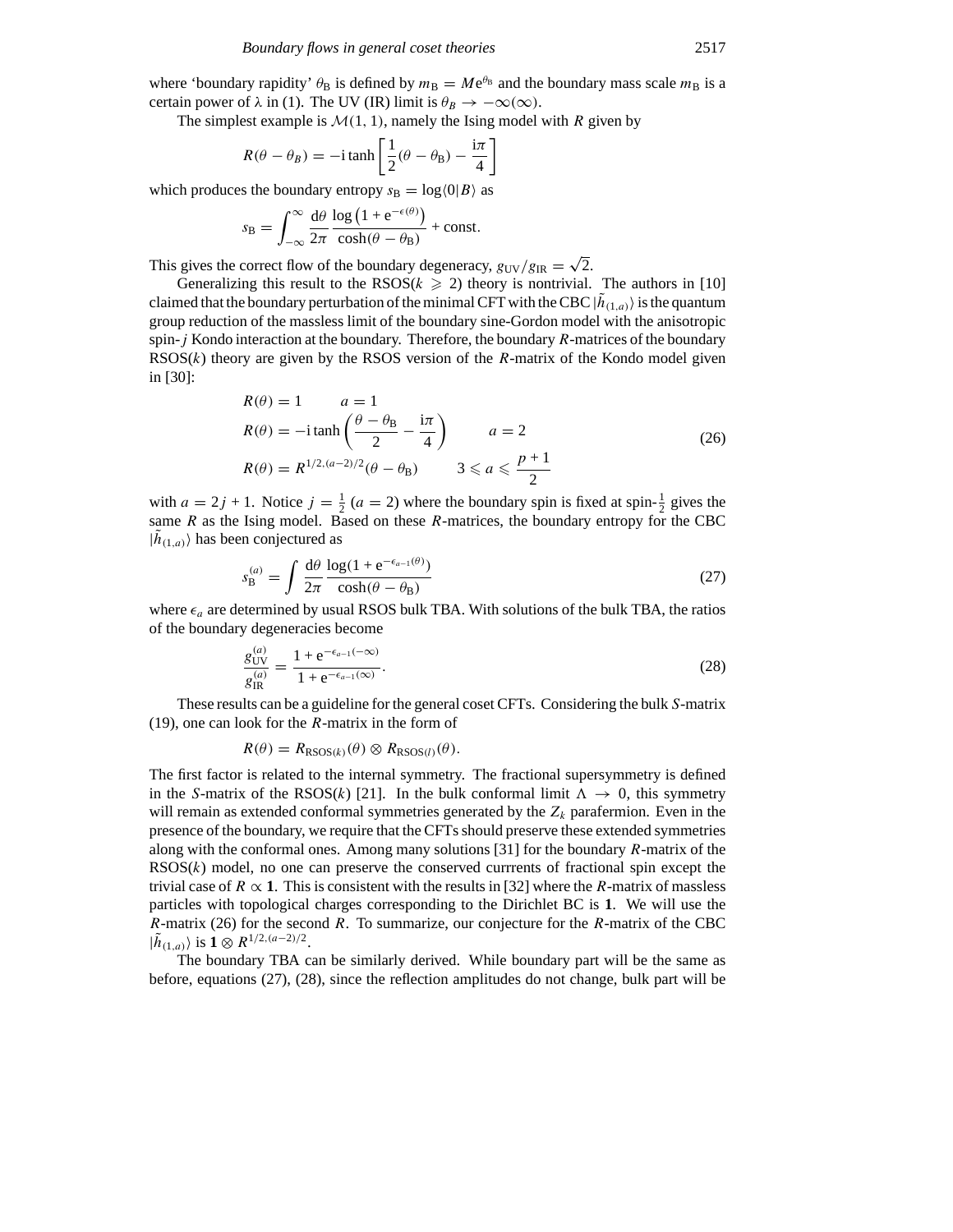described by TBA of  $\mathcal{M}(k, l)$ . Let us first consider the case of  $a > k$ . Plugging equations (23), (24) into (28), one gets

$$
\frac{g_{\text{UV}}^{(a)}}{g_{\text{IR}}^{(a)}} = \frac{\sin\frac{\pi a}{k+l+2}}{\sin\frac{\pi}{k+l+2}} \frac{\sin\frac{\pi}{l+2}}{\sin\frac{\pi(a-k)}{l+2}}.
$$
\n(29)

Comparing (29) with equations (11), (12), we find that the boundary reflection matrices generate the flows

$$
|\tilde{h}_{(1,a)}\rangle \to |\tilde{h}_{(a-k,1)}\rangle. \tag{30}
$$

This means the UV CBC  $|\tilde{h}_{(1,a)}\rangle$  of the perturbed boundary CFTs  $\mathcal{M}(k, l)$  changes to  $|\tilde{h}_{(a-k,1)}\rangle$ in the IR ( $a \ge k + 1$ ).

It will be more instructive to intepret this result in the fusion RSOS lattice model language. For  $k+1 \le a \le (k+l+2)/2$ , equation (30) means simply the flow from  $(1/a)$  BC to  $(1/a-k, a)$ . For  $(k+l+2)/2 \le a \le k+l+1$  the CBC  $|h_{(1,a)}\rangle$  and  $|h_{(a-k,1)}\rangle$  correspond to the lattice BCs  $(1/a')$ and  $(1/a' + k, a')$  with  $a' = k + l + 2 - a$  due to the  $Z_2$  symmetry. According to equation (16), these boundary states are identified with the CBC  $|h_{(1,a')} \rangle$  and  $|h_{(a',1)} \rangle$ , respectively. Therefore, the boundary TBA results give two flows with  $k + 1 \le a \le (k + l + 2)/2$ ,

$$
|\tilde{h}_{(1,a)}\rangle \to |\tilde{h}_{(a-k,1)}\rangle \qquad \text{or} \qquad (1/a) \to (1/a - k, a) \tag{31}
$$

$$
|\tilde{h}_{(1,a)}\rangle \to |\tilde{h}_{(a,1)}\rangle \qquad \text{or} \qquad (1/a) \to (1/a + k, a). \tag{32}
$$

Our results reproduce [10] for  $k = 1$  where it is claimed that these flows are associated with the signs of  $\lambda$  in (1). Since  $\lambda$  is only a free parameter, this conclusion should be also true for general cases.

For the case of  $a \le k$ , the boundary degeneracies can be computed from (23), (25). The result is

$$
\frac{g_{\text{UV}}^{(a)}}{g_{\text{IR}}^{(a)}} = \frac{\sin\frac{\pi a}{k+l+2}}{\sin\frac{\pi}{k+l+2}} \frac{\sin\frac{\pi}{k+2}}{\sin\frac{\pi a}{k+2}} = \frac{g_{(1,a)}^{[l,k]}}{g_{(a,1)}^{[l,k]}}
$$
(33)

where we used equations  $(11)$ ,  $(12)$  at the last equality. Notice that the indices *k* and *l* are switched. This means the BC flow for the  $Z_l$ , not  $Z_k$ , parafermion CFTs;

$$
|\tilde{h}_{(1,a)}\rangle \rightarrow |\tilde{h}_{(a,1)}\rangle.
$$

For the lattice model, this is the flow  $(1/a) \rightarrow (1/a + k, a)$  and with (32) *a* is now extended to  $1 \le a \le (k+l+2)/2$ .

Our model covers a wide range of integrable models for each *k* and *l*. In particular, the result for the  $l \rightarrow \infty$  limit is interesting and also has physical applicability. The coset CFT in this limit becomes the level-*k* WZW model with boundary interaction. This is the multichannel Kondo model of the spin current considered in [14]. For  $a = 2j + 1 > k$ , equation (29) gives

$$
\frac{g_{\text{UV}}^{(a)}}{g_{\text{IR}}^{(a)}} = \frac{a}{a - k} \qquad a > k
$$

which means that the spin degeneracy of  $2j + 1$  at the UV limit flows into  $2(j - k/2) + 1$  in the IR. This is nothing but the screening effect of the impurity spin by *k*-channel electrons in the underscreened case which can be obtained by 'fusion hypothesis' [14]. The case of  $2j + 1 \leq k$ is more interesting. Equation (33) gives

$$
\frac{g_{\text{UV}}^{(a)}}{g_{\text{IR}}^{(a)}} = a \cdot \frac{\sin \frac{\pi}{k+2}}{\sin \frac{\pi a}{k+2}}.
$$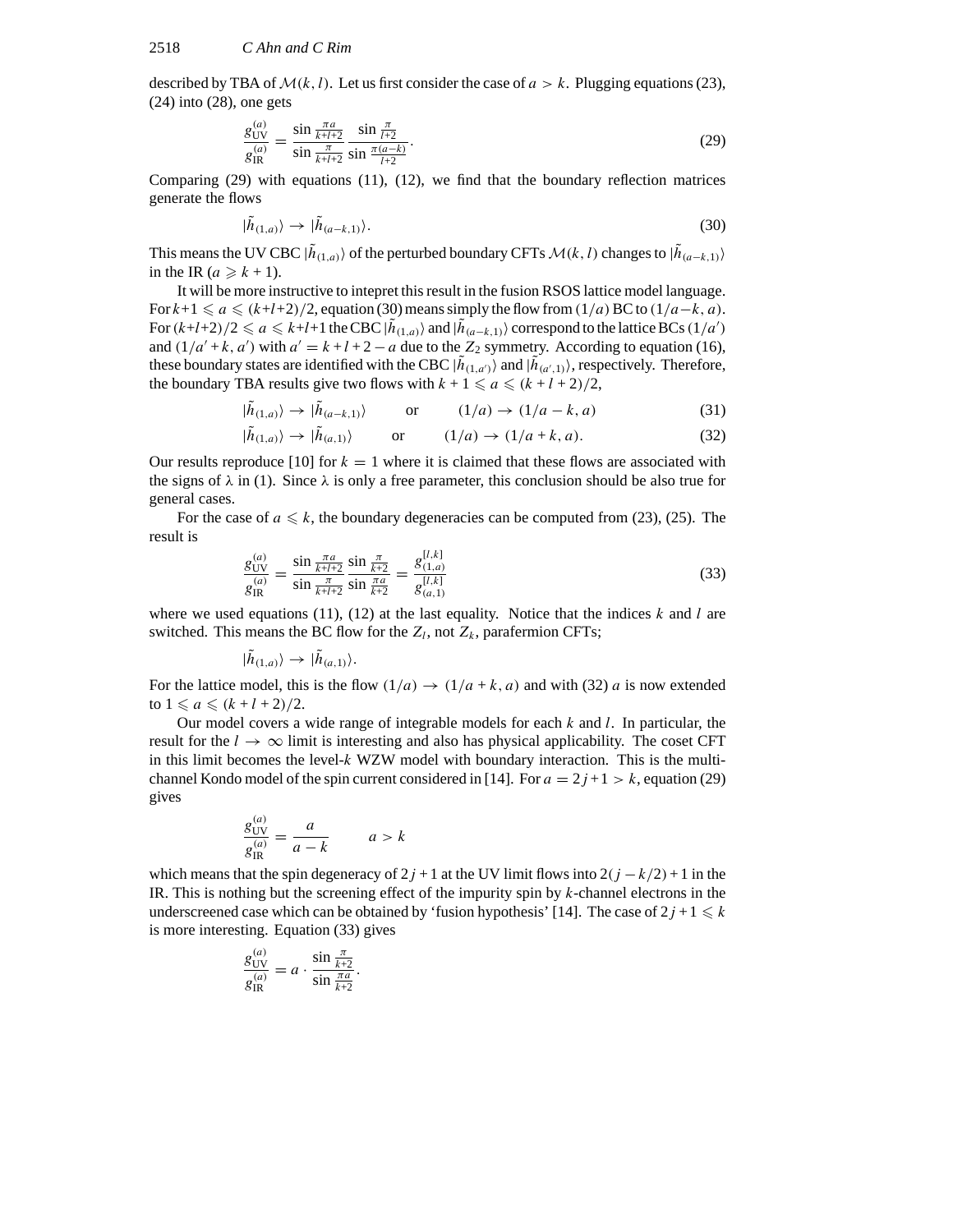

**Figure 3.** Flows of the boundary entropy as the boundary scale changes for  $k = 3$ ,  $l = 4$  ( $s_B$  versus *θB*) for various boundary states *a*.

This is exactly the result for the overscreened Kondo model previously obtained by the Bethe ansatz and boundary CFT.

Our TBA result can be used to understand the flows quantitatively. We show the numerical result of the boundary entropies for several boundary spins  $(k = 3$  and  $l = 4)$  as the boundary scale changes in figure 3. This graph illustrates nonperturbatively the '*g*-theorem' that the boundary entropy always decreases as the system goes from UV to IR [14].

# *3.3. Massless flows in the bulk and boundary*

We have considered so far the case of  $\Lambda = 0$ ,  $\lambda \neq 0$  which shows only the boundary flows. A natural extension will be the simultaneous flow of the bulk and boundary. Due to nontrivial scattering between the right- and left-movers, the bulk TBA is given by (21). For the boundary entropy, an educated guess is

$$
s_{\mathbf{B}}^{(a)} = \frac{1}{2} \int_{-\infty}^{\infty} \frac{d\theta}{2\pi} \left[ \frac{\log(1 + e^{-\epsilon_{a-1}(\theta)})}{\cosh(\theta - \theta_{\mathbf{B}})} + \frac{\log(1 + e^{-\epsilon_{k+l-1-a}(\theta)})}{\cosh(\theta + \theta_{\mathbf{B}})} + \text{const.} \right]. \tag{34}
$$

This is the same conjecture used in [10].

Analysis of this boundary TBA is a little more complicated. In the bulk UV limit  $r = M/T \to 0$ , we define  $\theta_B = \bar{\theta} + \beta_B$  with  $\bar{\theta} \to \infty$  so that  $re^{\bar{\theta}}$  is finite. Then redefine the rapidity as  $\theta = \pm(\bar{\theta} + \beta)$  for  $R(L)$ -movers. For *R*-movers, the source term at node *l* vanishes reducing  $v_a$  to those of  $\mathcal{M}(k, l)$  and the second term in (34) also vanishes and the boundary entropy is the half of  $\mathcal{M}(k, l)$ . For *L*-movers, the source term at node *k* and the first term in (34) vanish. The resulting TBA and boundary entropy are the same as those by *R*-movers using the obvious symmetry of the TBA diagram and the solutions (23), (24) under  $k \leftrightarrow l$ .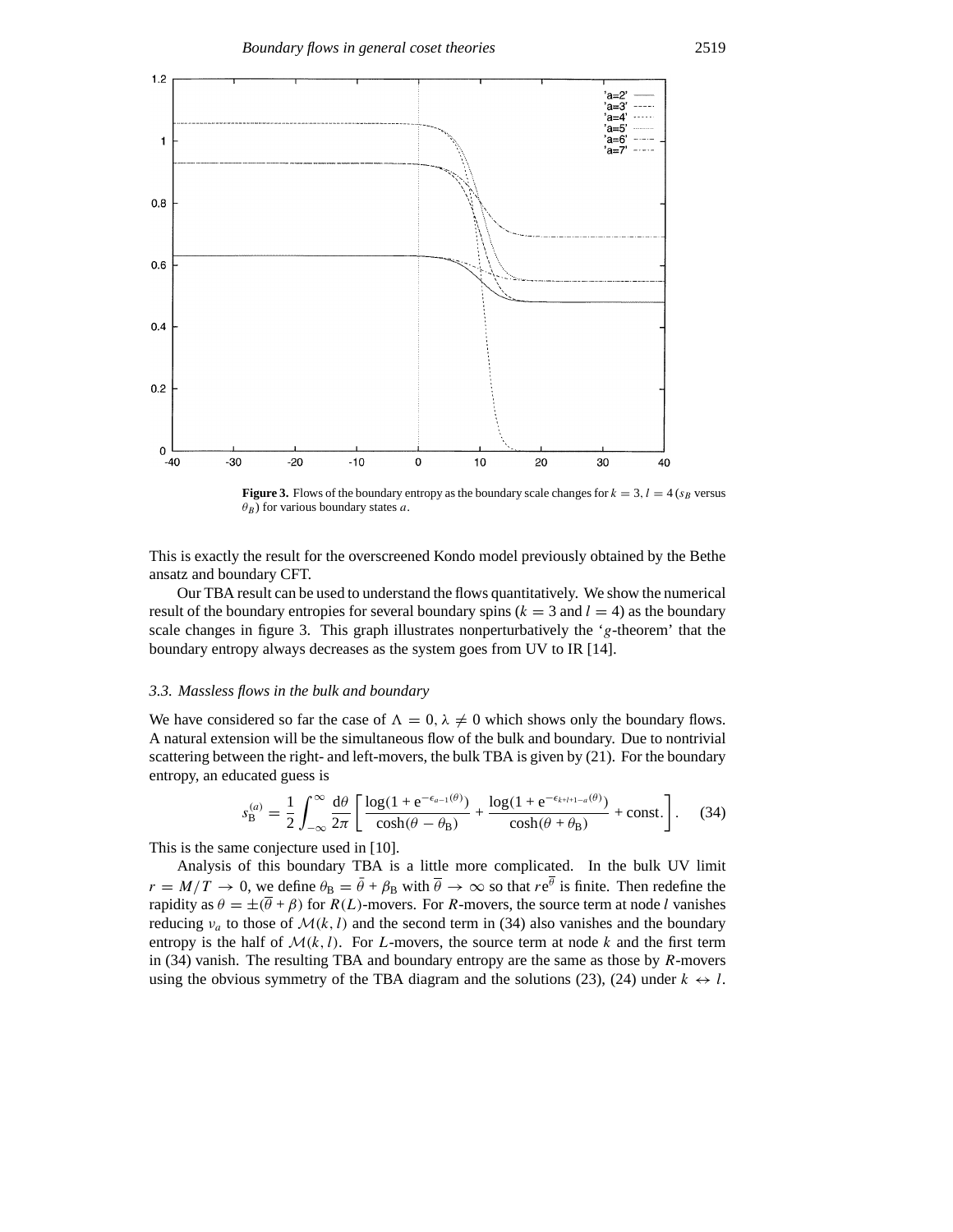#### 2520 *C Ahn and C Rim*

These two contributions cancel the half in front of the entropy and give the same formula as before. This result is expected since the two TBA systems are equivalent at *UV* .

Now consider the opposite limit, i.e. the bulk IR limit  $M/T \to \infty$ . Since  $r \to \infty$ , we redefine the rapidities differently, namely,  $\theta_B = -\overline{\theta} + \beta_B$  and  $\theta = \pm(\overline{\theta} - \beta)$  with  $\overline{\theta} \to \infty$ . For *R*-movers, the source term at node *k* becomes infinite and the TBA diagram for  $MA^{(+)}(k, l)$ is cut at *k*. The remaining diagram is that of  $M(k, l - k)$  and the first term in (34) vanishes. With a similar result for the *L*-movers, one gets the boundary TBA system with  $l \rightarrow l - k$ . Therefore, we get the boundary flows for the IR CFT  $MA^{(+)}(k, l)$ .

Fixing the boundary scale  $m_B$  and varying the bulk scale shows another interesting behaviour. For example, we consider (1) with CBC  $|\tilde{h}_{(1,a)}\rangle$  and  $\lambda = 0$ . In the bulk UV limit, the boundary degeneracy is given as before by

$$
g_{\mathrm{UV}}^{(a)} = \mathrm{const.}\left(\frac{\sin \frac{\pi a}{k+l+2}}{\sin \frac{\pi}{k+l+2}}\right).
$$

In the bulk IR limit with  $r \to \infty$ , the source terms diverge and the k nodes from each end of the TBA diagram should be removed. The solutions can be obtained from (23) with replacing  $a \rightarrow a - k$  and  $k + l + 2 \rightarrow l - k + 2$  and the boundary entropy becomes

*.*

$$
g_{\text{IR}}^{(a)} = \text{const.}\left(\frac{\sin\frac{\pi(a-k)}{l-k+2}}{\sin\frac{\pi}{l-k+2}}\right)
$$

Using equations (11), (12), one can confirm that these are the flows

$$
|\widetilde{h}_{(1,a)}^{[k,l]}\rangle\rightarrow|\widetilde{h}_{(a-k,1)}^{[k,l-k]}\rangle.
$$

#### **4. Roaming on boundary**

#### *4.1. Super roaming TBA*

Roaming model [11] is obtained by taking the analytic continuation of the coupling constant of the sinh-Gordon model which generates all the minimal CFTs in one equation. As suggested in [33], this model can be used to describe the correlation functions via form factors of all the minimal series and their perturbations. Its application to the boundary problem is also tested in [10]. In the same spirit, we can derive the following super roaming TBA equations from the SShG model with the same complex coupling constant (See the appendix):

$$
\epsilon_1(\theta) = r \cosh \theta - \varphi * L_2(\theta)
$$
  

$$
\epsilon_2(\theta) = -\varphi * L_1(\theta)
$$

with the kernel

$$
\varphi(\theta) = \frac{1}{\cosh(\theta - \theta_0)} + \frac{1}{\cosh(\theta + \theta_0)}.
$$

This result is exactly the one conjectured in [35] which corresponds to the superconformal series with Witten index 1.

For the boundary roaming, one needs to relate the boundary entropy with the boundary reflection amplitudes of the SShG model obtained from the boundary YBE [36]. We conjecture that the boundary entropy is given by

$$
s_B = \frac{1}{4\pi} \int d\theta \,\kappa(\theta) \log(1 + e^{-\epsilon_1(\theta)}) \tag{35}
$$

where  $\kappa(\theta) = -i\partial_{\theta} \log R$ . By suppressing unnecessary parameters,  $\kappa(\theta)$  is given by

$$
\kappa(\theta) = \frac{2\cosh f \cosh \theta}{\cosh^2 \theta + \sinh^2 f}
$$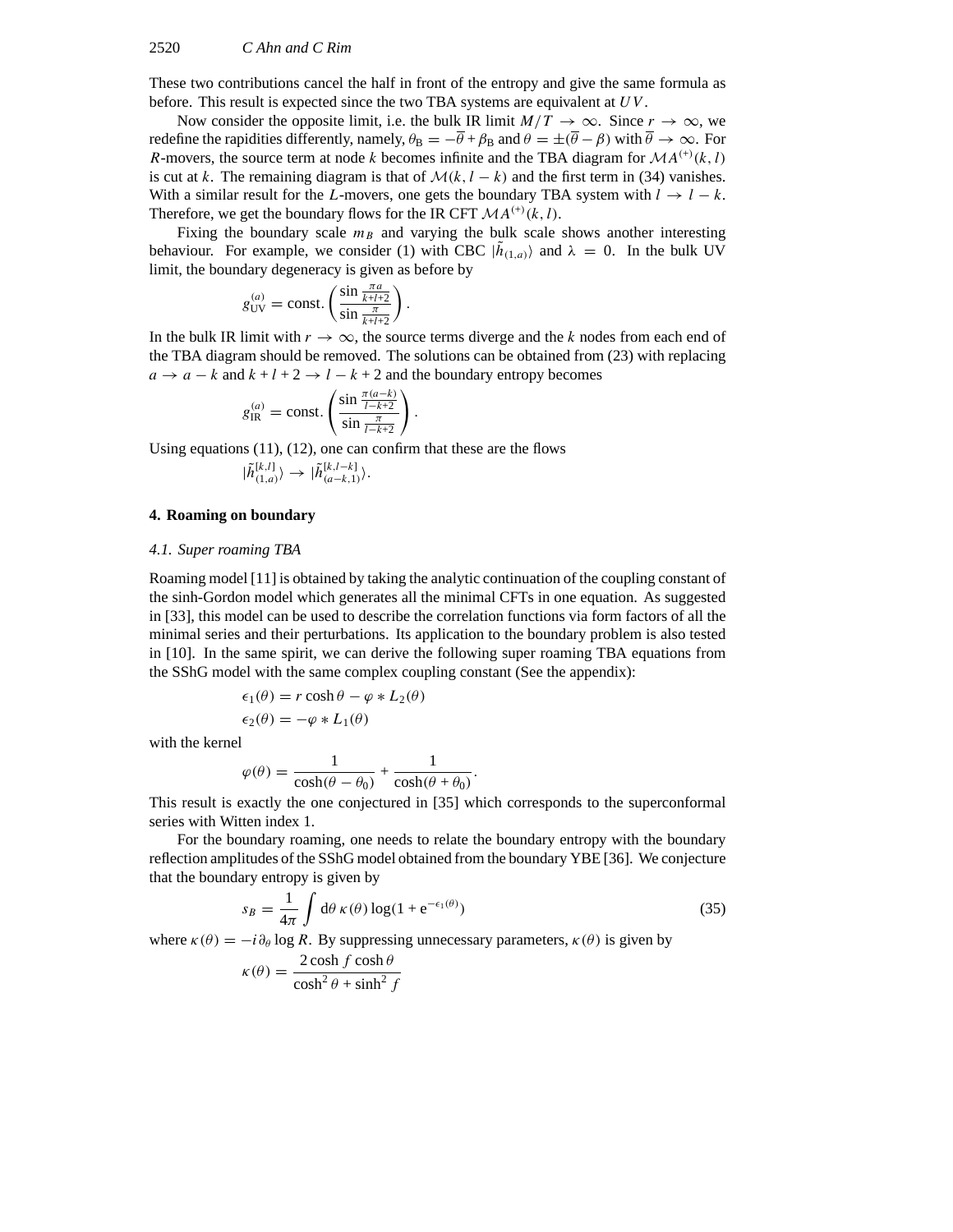

**Figure 4.** Roaming of the boundary entropies for  $k = 2$ ,  $s = 0$  with  $\theta_0 = 40$  (*f* versus  $s_B$ ). 1.  $p = 4$ : (a)  $|\tilde{h}_{(1,3)}\rangle \rightarrow |\tilde{h}_{(1,1)}\rangle$  (0.693...  $\rightarrow$  0). 2.  $p = 6$ : (a)  $|\tilde{h}_{(1,3)}\rangle \rightarrow |\tilde{h}_{(1,1)}\rangle$  $(0.881... \rightarrow 0)$ , (b)  $|\tilde{h}_{(1,3)}\rangle \rightarrow |\tilde{h}_{(3,1)}\rangle$   $(0.881... \rightarrow 0.693...)$ . 3.  $p = 8$ : (a)  $|\tilde{h}_{(1,5)}\rangle \rightarrow |\tilde{h}_{(3,1)}\rangle$  $(1.173... \rightarrow 0.881...)$ ,  $|\tilde{h}_{(1,3)}\rangle \rightarrow |\tilde{h}_{(1,1)}\rangle (0.962... \rightarrow 0)$ , (b)  $|\tilde{h}_{(1,3)}\rangle \rightarrow |\tilde{h}_{(3,1)}\rangle (0.962... \rightarrow 0)$ 0*.*881 *...*).

where  $f$  is a dimensionless parameter determined by the mass scale of the bulk theory and the dimensionful parameter in the boundary potential. This expression means that particle scatters off the boundary with the same reflection amplitude as the minimal roaming model while the magnon is decoupled from the boundary interaction.

The boundary entropies for super CFTs can be obtained numerically using (35) which are plotted in figure 4 for  $p = 4, 6, 8$ . Analysing this figure, we can confirm that these values at the plateaus are consistent with  $s_B = \log g$  with g given in equations (13), (14). We can find that there are two types of boundary flows, all in the NS sector ( $p = 4n$  or  $4n + 2$ ):

$$
|\tilde{h}_{(1,a)}\rangle \rightarrow |\tilde{h}_{(a-2,1)}\rangle \quad \text{for} \quad a = 3, 5, \dots, 2n+1
$$
  

$$
|\tilde{h}_{(1,a)}\rangle \rightarrow |\tilde{h}_{(a,1)}\rangle \quad \text{for} \quad a = 3, 5, \dots, 2n+1.
$$

These are consistent with equations (17), (18) based on the boundary CFTs and with equations (31), (32) based on the RSOS TBA analysis.

# *4.2. Boundary roaming for general coset*

Bulk roaming TBA equations for the general coset CFTs are conjectured in [37] as follows (we will consider only the *SU(*2*)* coset CFTs):

$$
\epsilon^{(i)}(\theta) = \nu^{(i)}(\theta) - \varphi_{-} * L^{(i-1)}(\theta) - \varphi_{+} * L^{(i+1)}(\theta) \n\nu^{(i)}(\theta) = \frac{1}{2} (\delta_{i,0} r e^{-\theta} + \delta_{i,s} r e^{\theta}) \qquad i = 0, \dots, k - 1
$$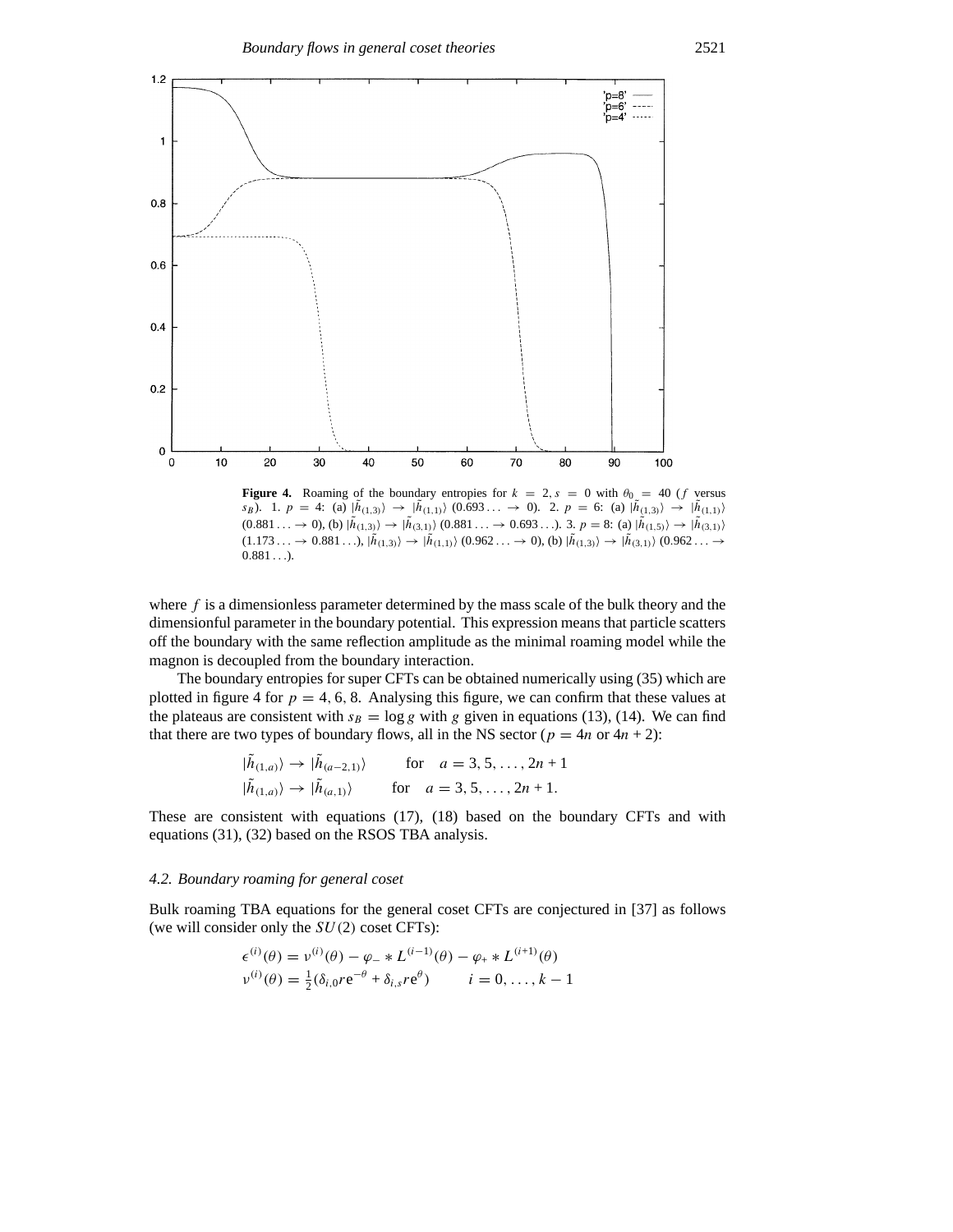

**Figure 5.** Roaming of boundary entropies for  $k = 3$ ,  $s = 0$  with  $\theta_0 = 50$  (*f* versus  $s_B$ ). 1.  $p = 5$ : (a)  $|h_{(1,4)}\rangle \rightarrow |h_{(1,1)}\rangle$  (0.9605...  $\rightarrow$  0). 2.  $p = 8$ : (a)  $|h_{(1,4)}\rangle \rightarrow |h_{(1,1)}\rangle$  (1.172...  $\rightarrow$  0), (b)  $|\tilde{h}_{(1,4)}\rangle \to |\tilde{h}_{(4,1)}\rangle$  (1.172...  $\to 0.96054$ ...). 3.  $p = 11$ : (a)  $|\tilde{h}_{(1,7)}\rangle \to |\tilde{h}_{(4,1)}\rangle$  (1.502...  $\to$ 1.172...),  $|\tilde{h}_{(1,4)}\rangle \rightarrow |\tilde{h}_{(1,1)}\rangle$  (1.256...  $\rightarrow$  0), (b)  $|\tilde{h}_{(1,4)}\rangle \rightarrow |\tilde{h}_{(4,1)}\rangle$  (1.256...  $\rightarrow$  1.172...).

where the index is defined cyclic  $i \equiv i + k$  and  $\varphi_{\pm}(\theta) = 1/\cosh(\theta \pm \theta_0)$  and  $s = 0, \ldots, k - 1$ . Without knowing any *S*-matrix interpretation of these equations, we can rely on our previous experience to conjecture the boundary roaming TBAs. Our conjecture is that the bulk part is the same as before and the boundary entropy is given by equation (35) with  $\epsilon_1$  replaced by  $\epsilon^{(0)}$ . The bulk TBA is claimed to generate the roaming

$$
\cdots \to \mathcal{M}(k, 2k+s) \to \mathcal{M}(k, k+s) \to \mathcal{M}(k, s).
$$

Our interest is the boundary entropy generated by the general roaming TBA. For example, we study numerically the boundary entropies for  $k = 3$  and  $s = 0$  and plot the result in figure 5. From this, we conclude the following BC flows:

$$
|\tilde{h}_{(1,a)}\rangle \rightarrow |\tilde{h}_{(a-3,1)}\rangle \quad \text{for} \quad a = 4, 7, \dots, 3n+1
$$
  

$$
|\tilde{h}_{(1,a)}\rangle \rightarrow |\tilde{h}_{(a,1)}\rangle \quad \text{for} \quad a = 4, 7, \dots, 3n+1.
$$

Again, this result is consistent with (31), (32) based on the boundary CFTs and RSOS scattering theories.

In figures 4 and 5, the second type flows  $(1, a) \rightarrow (a, 1)$  are 'inverted' flows in the sense that the boundary entropies increase as the scale decreases. While this is not forbidden by the *g*-theorem since we are dealing with theories with complex coupling constant, hence complex dimensions, the origin is mysterious considering the roaming flows satisfy the '*c*-theorem' faithfully. A method developed in [37] seems useful to understand these boundary roaming behaviours more analytically and will be reported elsewhere.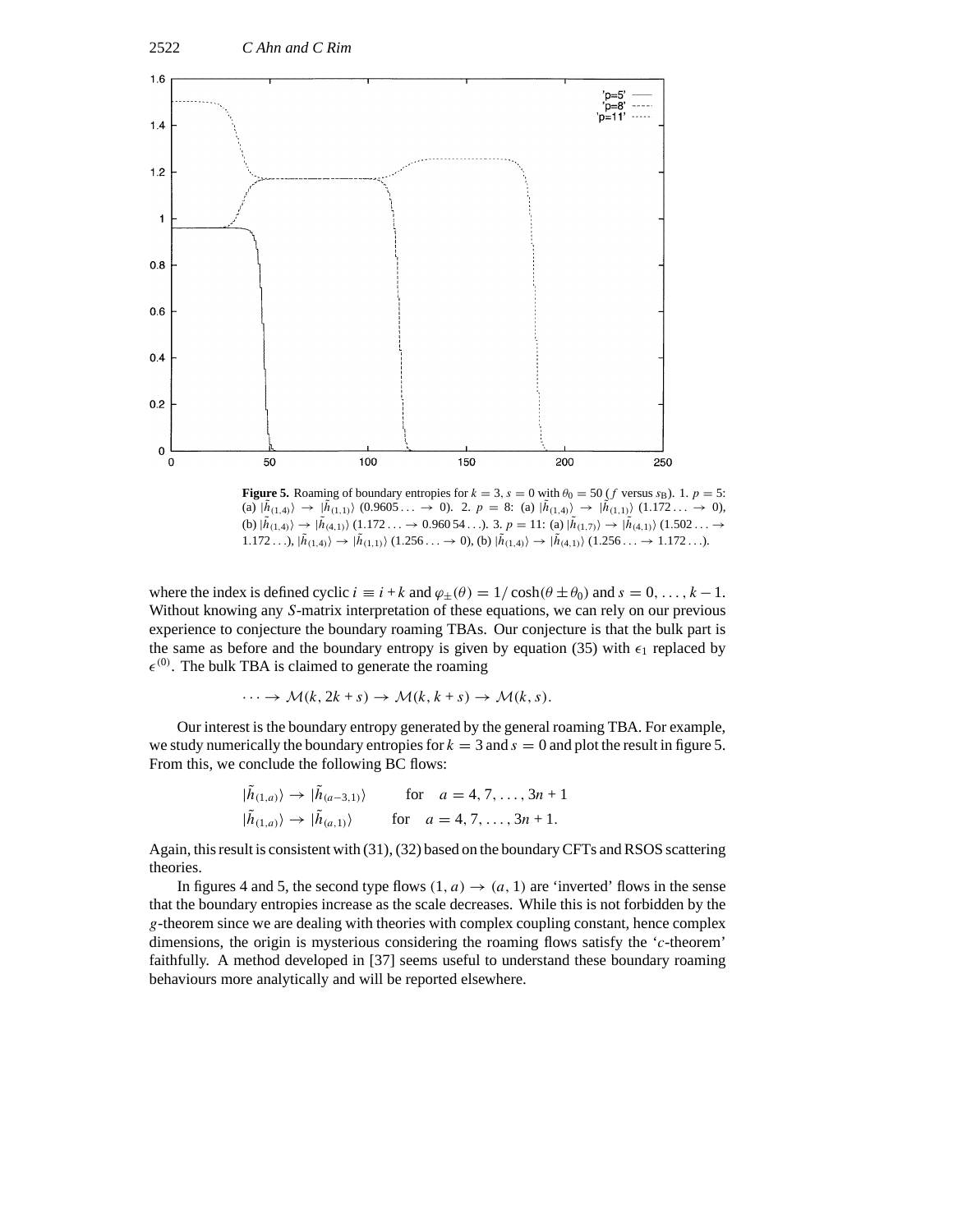## **5. Conclusion**

In this paper, we have investigated a wide class of massless scattering theories originated as perturbed coset CFTs. The boundary scattering amplitudes are used to find the boundary entropies through the boundary TBA methods. Our key result is to verify the flows of the BCs both for the boundary CFTs and for the fusion lattice models. These results are cross-checked with the extended roaming TBAs.

Several points are not clarified. First of all, we have considered only the NS sector of the super CFTs and the corresponding results make sense only in that sector. For the fusion lattice model, it is shown that this is the only possible case. The lattice realization of the R sector and the analysis based on the boundary CFT and TBA remain to be resolved. Even for the NS, we have considered only special BCs, namely  $(r, 1)$  and  $(1, s)$ , equivalently  $(1/a)$  and  $(1/b, c)$ for the lattice model. The *R*-matrix we used describes the flows within this subset of BCs. Similarly, for  $k > 2$ , we considered only special sector and special type of the BCs. It would be very interesting to find more general reflection matrices which can generate flows between other BCs.

We considered a wide class of integrable models, 'an integrable zoo' [22]. Putting a boundary for the zoo is a quite interesting project. In particular, various interesting results on the boundary can be obtained by taking various limits. The cases of  $k = 4$ ,  $\infty$  with  $l \to \infty$ give the bulk CFT with  $c = 2, 3$ , which can be realized with two and three free bosons. The boundary behaviour of these theories may be interesting for string theory formulation.

Good agreement between the two results based on the RSOS and roaming TBAs suggest that the roaming limit of the SShG model with simple *S*-matrix can be useful to compute offshell quantities such as correlators for more physically relevant models, such as multi-channel Kondo models.

#### **Acknowledgments**

We thank F Lesage for explaining his work and CA thanks A Fring for interesting conversations and the Alexander von Humbodt foundation for financial support. This work is supported in part by the Grant for the Promotion of Scientific Research in Ewha Womans University, BSRI 97-2427 (CA) and BSRI 97-2434 (CR) and by a grant from KOSEF through CTP/SNU. We also thank APCTP for sponsoring our programme.

#### **Appendix. Super roaming TBA from SShG model**

Using an inversion relation of the transfer matrices based on the fact that the *S*-matrix is the trigonometric limit of the eight-vertex free fermion model, one can find the TBA equation of the SShG model [34]

$$
mR \cosh \theta = \epsilon_1(\theta) + ([\varphi_Y - \frac{1}{2}\varphi * \varphi] * \ln[1 + e^{-\epsilon_1}]) (\theta) + (\varphi * \ln[1 + e^{-\epsilon_2}]) (\theta)
$$
  
0 =  $\epsilon_2(\theta) + (\varphi * \ln[1 + e^{-\epsilon_1}]) (\theta)$ 

where convolution is defined by

$$
[f * g](\theta) = \int_{-\infty}^{\infty} \frac{d\theta'}{2\pi} f(\theta - \theta') g(\theta')
$$

and the kernels are given by

$$
\varphi(\theta) = \frac{1}{i} \frac{\partial}{\partial \theta} \ln \left[ \frac{\sinh \theta - i \sin \pi \alpha}{\sinh \theta + i \sin \pi \alpha} \right] = \frac{4 \cosh \theta \sin \pi \alpha}{\cosh 2\theta - \cos 2\pi \alpha}
$$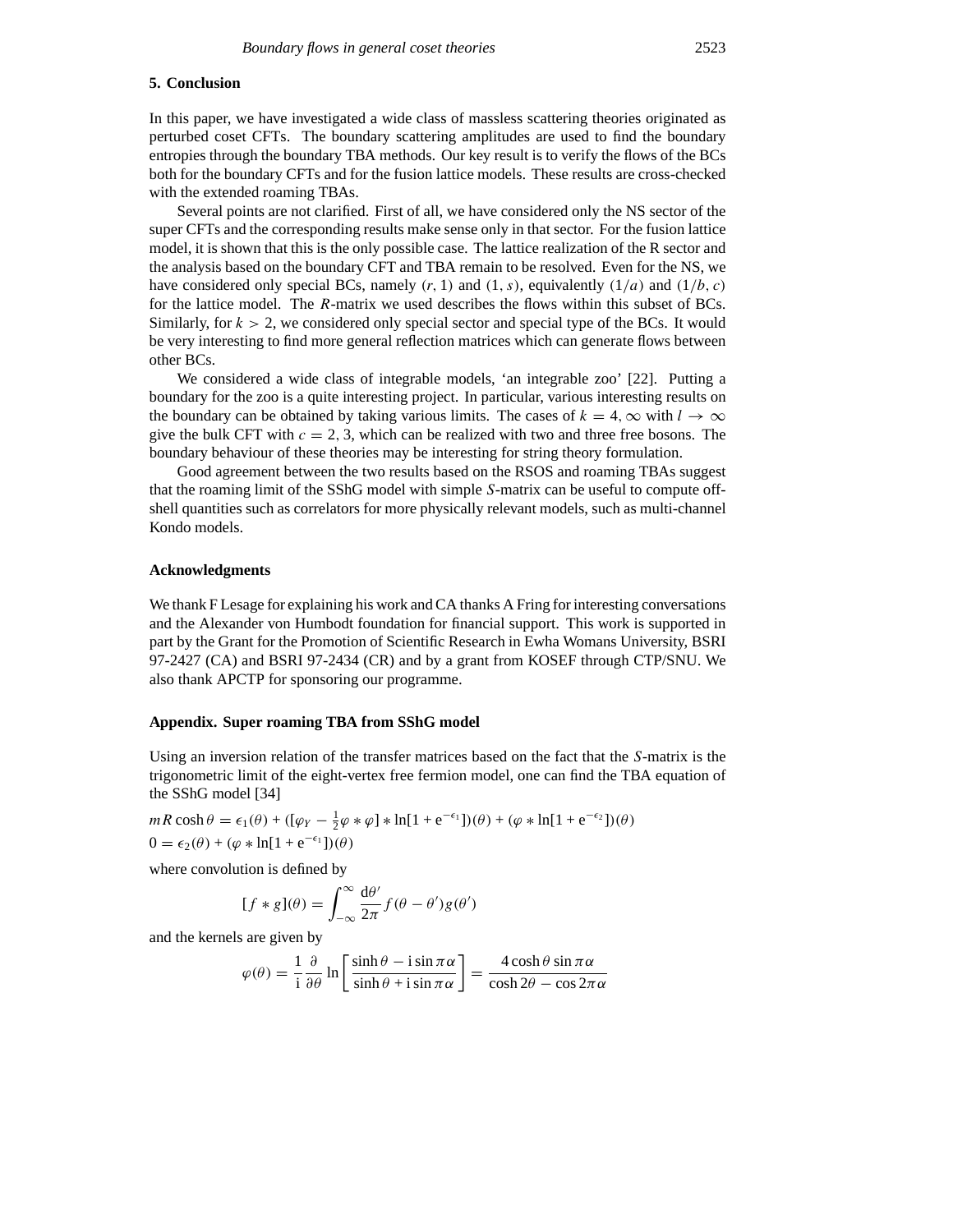2524 *C Ahn and C Rim*

$$
\varphi_Y(\theta) = \frac{1}{2i} \frac{\partial}{\partial \theta} \ln \left[ \frac{\sinh(\theta/2) - i \sin \pi \alpha}{\sinh(\theta/2) + i \sin \pi \alpha} \right] + \int_{-\infty}^{\infty} dk \, \frac{\sinh(\pi \alpha k) \sinh(\pi (1 - \alpha) k)}{\cosh^2(\pi k/2) \cosh \pi k} e^{ik\theta}
$$

Using Fourier tranforms of the kernels,

$$
\hat{\varphi}(k) = \frac{\cosh(\pi k(\frac{1}{2} - \alpha))}{\cosh(\pi k/2)}
$$

$$
\hat{\varphi}_Y(k) = \frac{\cosh(\pi k(\frac{1}{2} - \alpha))}{\cosh(\pi k/2)} + \frac{\sinh(\pi \alpha k)\sinh(\pi (1 - \alpha)k)}{2\cosh^2(\pi k/2)\cosh(\pi k)}
$$

one can show that

$$
\hat{\varphi}_Y(k) - \frac{1}{2}\hat{\varphi}(k)^2 = 0.
$$

This simplifies the TBA equations to

 $\epsilon_1(\theta) = r \cosh \theta - \varphi * \ln[1 + e^{-\epsilon_2}](\theta)$   $\epsilon_2(\theta) = -\varphi * \ln[1 + e^{-\epsilon_1}](\theta).$ 

By taking an analytic continuation of the SShG coupling constant,

$$
\pi\alpha = \frac{\pi}{2} \pm \theta_0 i \quad \text{with} \quad \theta_0 \gg 1
$$

we obtain the roaming TBA with new kernel

$$
\varphi(\theta) = \frac{1}{\cosh(\theta - \theta_0)} + \frac{1}{\cosh(\theta + \theta_0)}.
$$

# **References**

- [1] Belavin A A, Polyakov A M and Zamolodchikov A B 1984 *Nucl. Phys.* B **241** 333
- [2] Zamolodchikov A B 1989 *Int. J. Mod. Phys.* A **4** 4235
- [3] Zamolodchikov Al B 1990 *Nucl. Phys.* B **342** 695
- [4] Andrews G E, Baxter R J and Forester P J 1984 *J. Stat. Phys.* **35** 193
- [5] Date E, Jimbo M, Miwa T and Okado M 1987 *Phys. Rev.* B **35** 2105
- [6] Cardy J L 1984 *Nucl. Phys.* B **240** 514
- [7] Date E, Jimbo M, Miwa T and Okado M 1987 *Nucl. Phys.* B **290** 231
- [8] Goshal S and Zamolodchikov A B 1994 *Int. J. Mod. Phys.* A **9** 3841
- [9] Cherednik I V 1984 *Teor. Mat. Fiz.* **61** 35 Sklyanin E K 1988 *J. Phys. A: Math. Gen.* **21** 2375 Fring A and Koberle R 1994 *Nucl. Phys.* B **421** 159
- [10] Lesage F, Saleur H and Simonetti P 1998 *Phys. Lett.* B **427** 85
- [11] Zamolodchikov Al B 1991 Resonance factorized scattering and roaming trajectories *Preprint* ENS-LPS-335
- [12] Goddard P, Kent A and Olive D 1985 *Phys. Lett.* B **152** 88
- [13] Kastor D, Martinec E and Qiu Z 1988 *Phys. Lett.* B **200** 434 Bagger J, Nemeschansky D and Yankielowicz S 1988 *Phys. Rev. Lett.* **60** 389 Ravanini F 1988 *Mod. Phys. Lett.* A **3** 397
- [14] Affleck I and LudwigAWW 1991 *Phys. Rev. Lett.* **67** 161 Affleck I and LudwigAWW 1991 *Nucl. Phys.* B **352** 849
- [15] Fendley P, Ludwig A W W and Saleur H 1995 *Phys. Rev.* B **52** 8934
- [16] Knizhnik V and Zamolodchikov A B 1984 *Nucl. Phys.* B **247** 83
- [17] Friedan D, Qiu Z and Shenker S H 1984 *Phys. Rev. Lett.* **52** 1575
- [18] Fateev V A and Zamolodchikov A B 1986 *Zh. Eksp. Teor. Fiz.* **89** 380 Fateev V A and Zamolodchikov A B 1986 *Sov. Phys.–JETP* **62** 215
- [19] Kastor D 1987 *Nucl. Phys.* B **280** 304 Capelli A 1987 *Phys. Lett.* B **185** 82 Matsuo Y and Yahikozawa S 1987 *Phys. Lett.* B **178** 211
- [20] Saleur H and Bauer M 1989 *Nucl. Phys.* B **320** 591
- [21] Bernard D and LeClair A 1990 *Nucl. Phys.* B **340** 721
- [22] Ahn C, Bernard D and LeClair A 1990 *Nucl. Phys.* B **346** 409